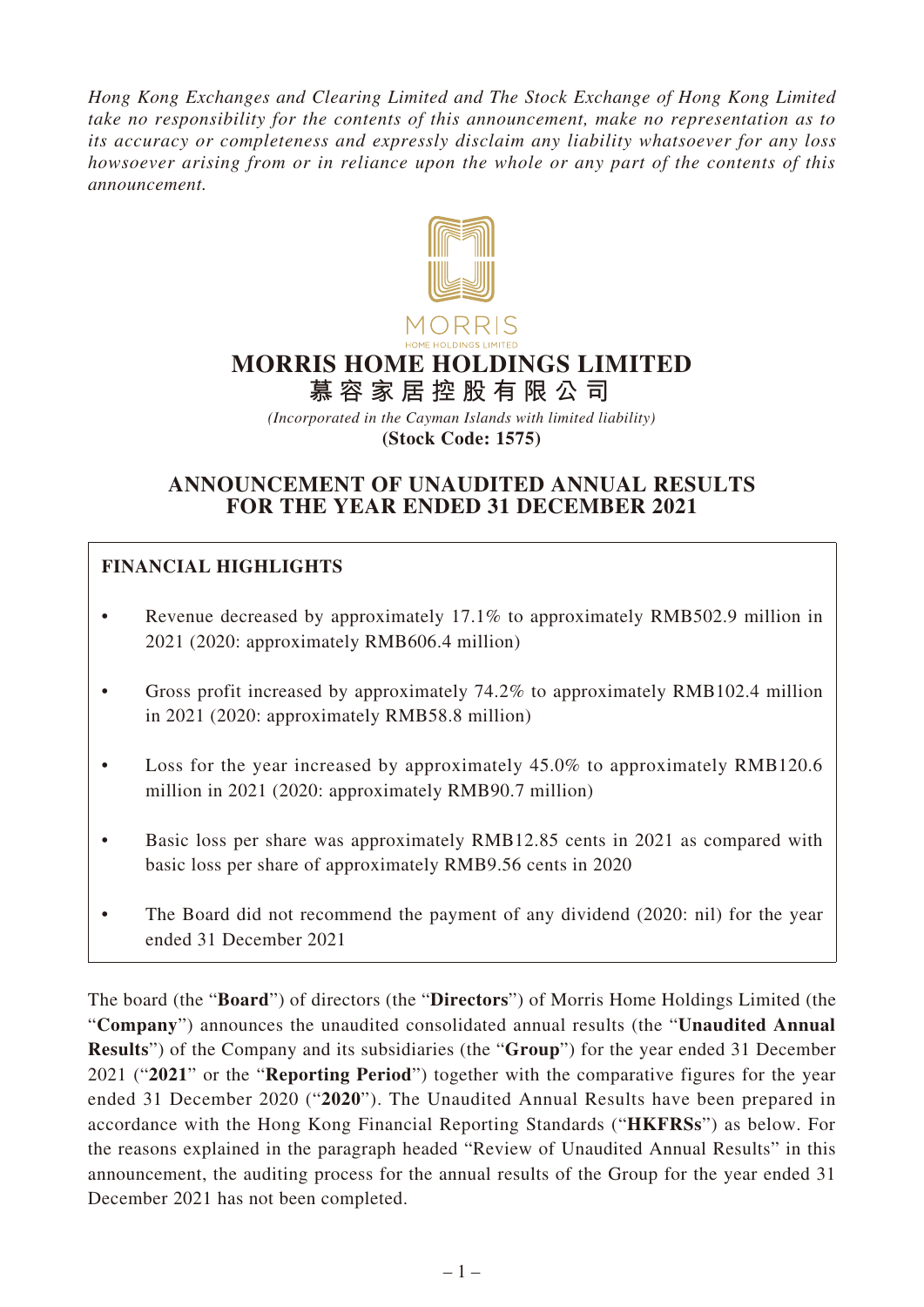# **UNAUDITED CONSOLIDATED STATEMENT OF PROFIT OR LOSS AND OTHER COMPREHENSIVE INCOME**

*For the year ended 31 December 2021*

|                                                                                                                                  |                  | 2021           | 2020           |
|----------------------------------------------------------------------------------------------------------------------------------|------------------|----------------|----------------|
|                                                                                                                                  | <b>Notes</b>     | <b>RMB'000</b> | <b>RMB'000</b> |
|                                                                                                                                  |                  | (Unaudited)    | (Audited)      |
| <b>Revenue</b>                                                                                                                   | 5                | 502,932        | 606,363        |
| Cost of sales                                                                                                                    |                  | (400, 506)     | (547, 597)     |
| Gross profit                                                                                                                     |                  | 102,426        | 58,766         |
| Other income and gains                                                                                                           | 6                | 23,894         | 120,508        |
| (Allowance for)/reversal of expected credit<br>losses in respect of financial assets carried at                                  |                  |                |                |
| amortised cost, net                                                                                                              |                  | (5,044)        | 10,231         |
| Impairment loss on property, plant and                                                                                           |                  |                |                |
| equipment                                                                                                                        |                  | (4, 846)       | (12, 954)      |
| Impairment loss on right-of-use assets                                                                                           |                  | (3,821)        | (18,084)       |
| Selling and distribution expenses                                                                                                |                  | (67, 801)      | (97, 235)      |
| Administrative expenses                                                                                                          |                  | (112, 686)     | (99, 759)      |
| Other expenses and losses                                                                                                        |                  | (27, 170)      | (31, 723)      |
| Finance costs                                                                                                                    | $\boldsymbol{7}$ | (22, 468)      | (17,590)       |
| Loss before tax                                                                                                                  | 8                | (117,516)      | (87, 840)      |
| Income tax expenses                                                                                                              | 9                | (3, 116)       | (2,890)        |
| Loss for the year                                                                                                                |                  | (120, 632)     | (90, 730)      |
| Other comprehensive loss:                                                                                                        |                  |                |                |
| Items that may be reclassified subsequently to<br>profit or loss:                                                                |                  |                |                |
| Exchange differences on translation of<br>financial statements                                                                   |                  | (2,534)        | (10, 886)      |
| Item that was reclassified to profit or loss:<br>Reclassification of cumulative exchange<br>fluctuation reserve upon disposal of |                  |                |                |
| subsidiaries                                                                                                                     |                  | (1,978)        | (11,885)       |
| Other comprehensive loss for the year, net of                                                                                    |                  |                |                |
| income tax                                                                                                                       |                  | (4,512)        | (22, 771)      |
| Total comprehensive loss for the year                                                                                            |                  | (125, 144)     | (113,501)      |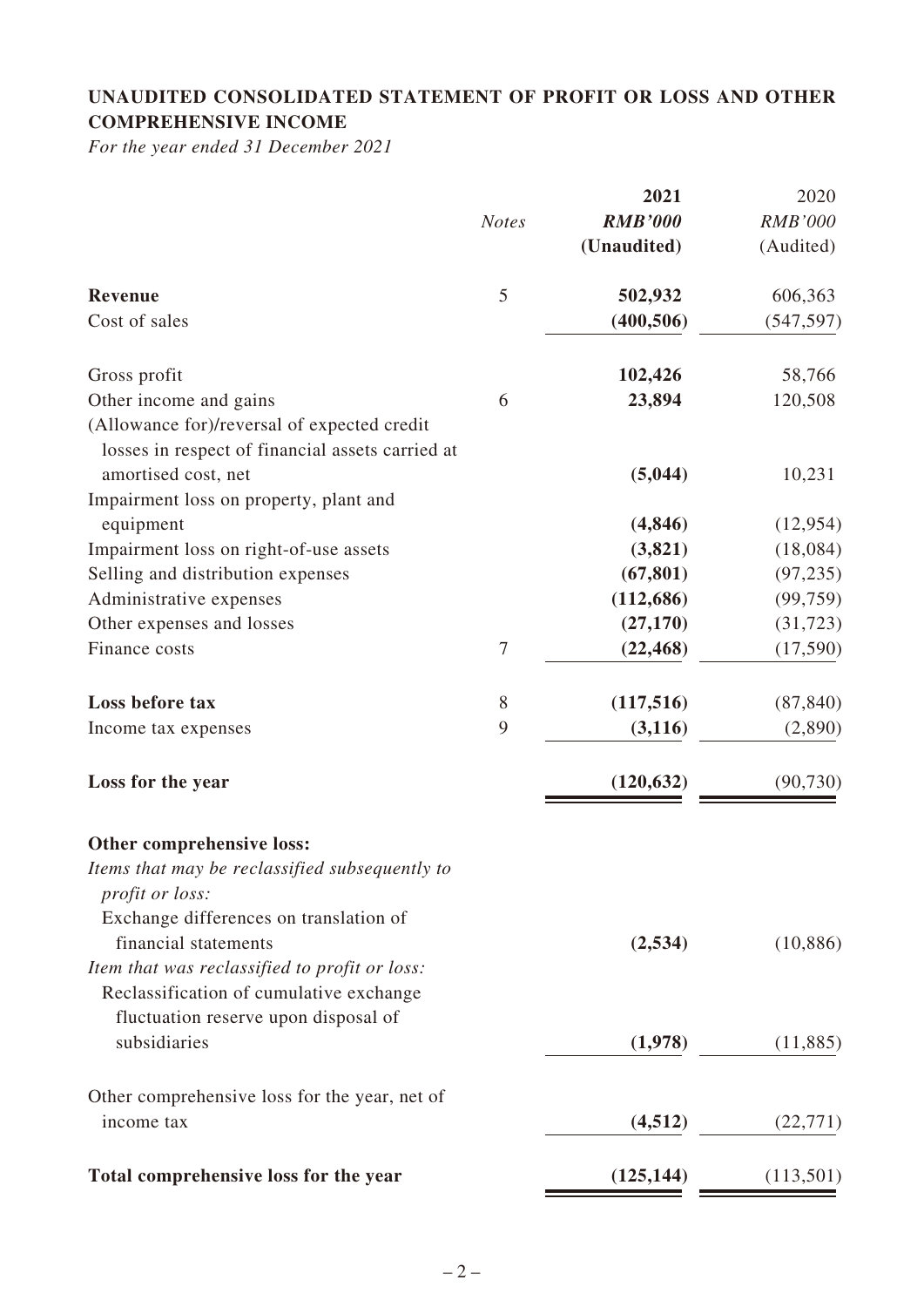|              | 2021           | 2020           |
|--------------|----------------|----------------|
| <b>Notes</b> | <b>RMB'000</b> | <b>RMB'000</b> |
|              | (Unaudited)    | (Audited)      |
|              |                |                |
|              | (118, 738)     | (91, 192)      |
|              | (1,894)        | 462            |
|              | (120, 632)     | (90, 730)      |
|              |                |                |
|              | (123, 338)     | (113,939)      |
|              | (1,806)        | 438            |
|              | (125, 144)     | (113, 501)     |
|              |                |                |
|              |                |                |
|              |                | (9.56)         |
| 10           | (12.85)        | (10.01)        |
|              | 10             | (12.85)        |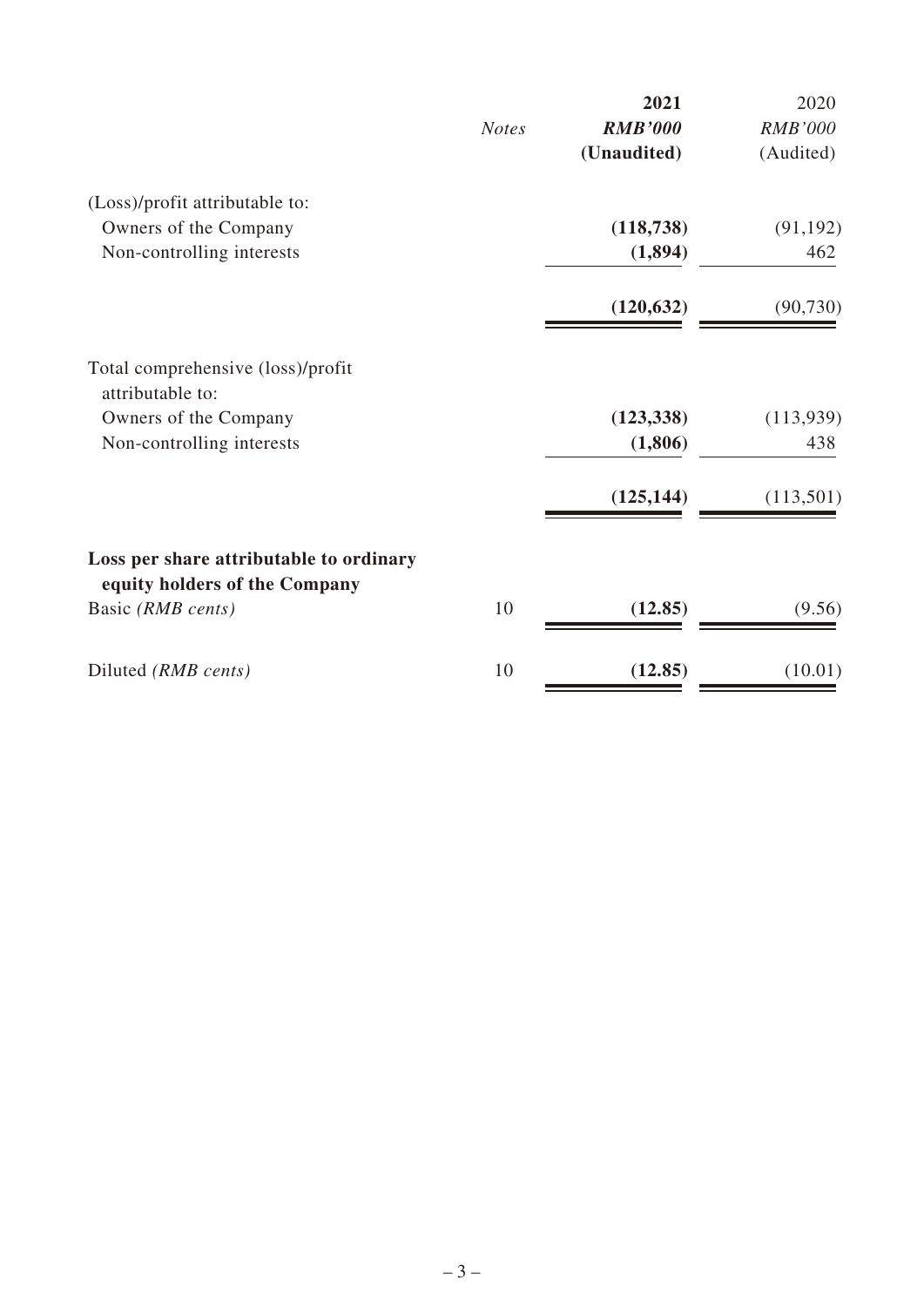# **UNAUDITED CONSOLIDATED STATEMENT OF FINANCIAL POSITION**

*At 31 December 2021*

|                                                        |              | 2021           | 2020           |
|--------------------------------------------------------|--------------|----------------|----------------|
|                                                        | <b>Notes</b> | <b>RMB'000</b> | <b>RMB'000</b> |
|                                                        |              | (Unaudited)    | (Audited)      |
| <b>NON-CURRENT ASSETS</b>                              |              |                |                |
| Property, plant and equipment                          |              | 1,068          | 32,316         |
| Right-of-use assets                                    |              | 7,641          | 23,449         |
| Deferred tax assets                                    |              |                | 4,142          |
| Total non-current assets                               |              | 8,709          | 59,907         |
| <b>CURRENT ASSETS</b>                                  |              |                |                |
| Inventories                                            |              | 85,947         | 171,229        |
| Trade receivables                                      | 12           | 39,873         | 140,380        |
| Prepayments, deposits and other receivables            |              | 35,109         | 106,284        |
| Amount due from a shareholder                          |              | 322            | 324            |
| Amounts due from related companies                     |              | 179,502        | 92,521         |
| Pledged deposits                                       |              | 14,705         | 70,238         |
| Cash and cash equivalents                              |              | 13,485         | 35,969         |
| Total current assets                                   |              | 368,943        | 616,945        |
| <b>CURRENT LIABILITIES</b>                             |              |                |                |
| Trade and bills payables                               | 13           | 179,145        | 265,237        |
| <b>Contract liabilities</b>                            |              | 9,858          | 13,239         |
| Other payables and accruals                            |              | 43,320         | 49,766         |
| Amounts due to related companies                       |              | 27,734         | 46,575         |
| Interest-bearing bank and other borrowings             |              | 64,616         | 94,734         |
| Warranty provision                                     |              | 2,907          | 3,124          |
| Lease liabilities                                      |              | 13,032         | 17,259         |
| Derivative financial instruments                       |              | 78             | 313            |
| Convertible loan                                       |              | 69,977         | 84,356         |
| Income tax payables                                    |              | 3,382          | 3,749          |
| Total current liabilities                              |              | 414,049        | 578,352        |
| NET CURRENT (LIABILITIES)/ASSETS                       |              | (45, 106)      | 38,593         |
| <b>TOTAL ASSETS LESS CURRENT</b><br><b>LIABILITIES</b> |              | (36, 397)      | 98,500         |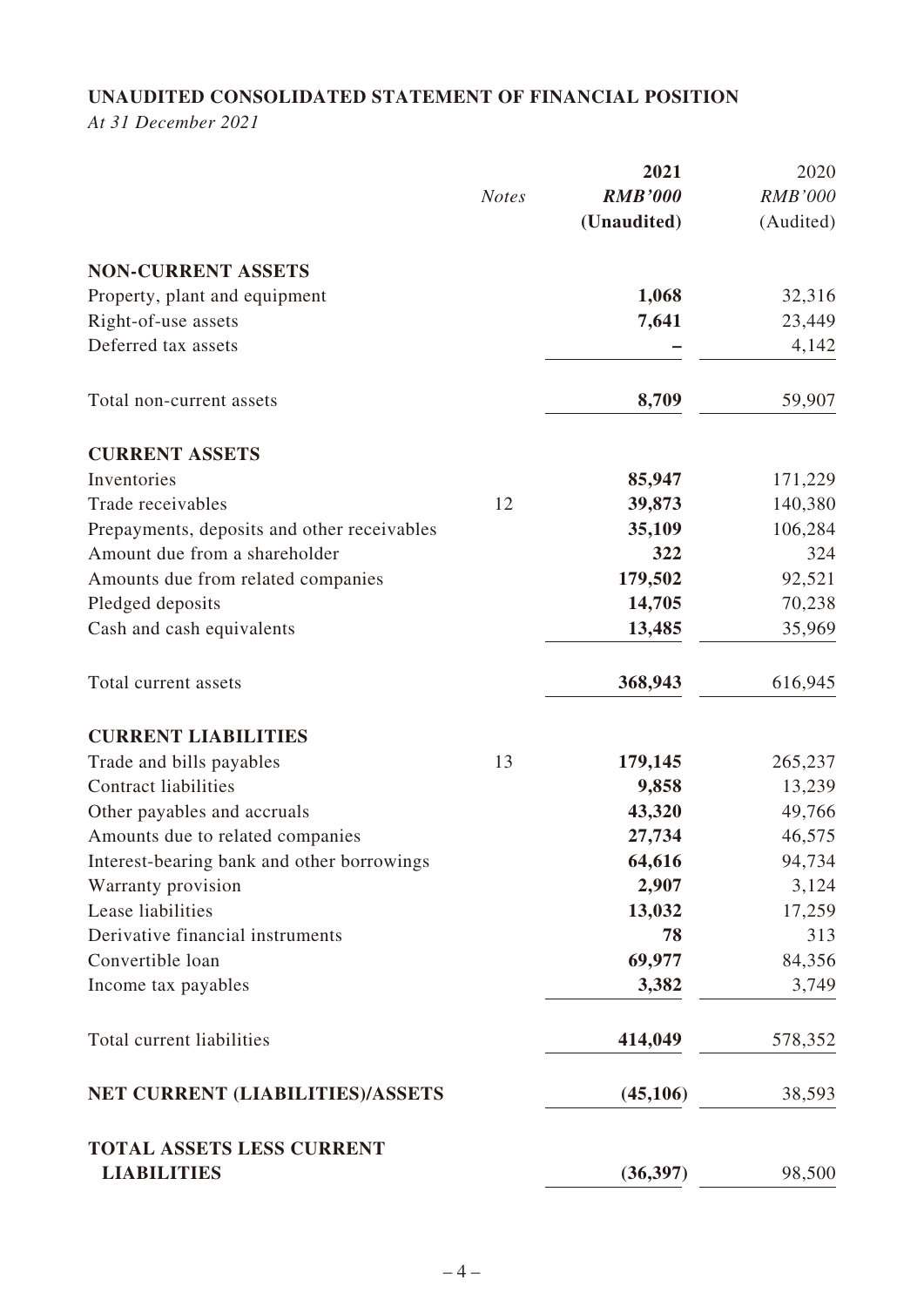|              | 2021           | 2020           |
|--------------|----------------|----------------|
| <b>Notes</b> | <b>RMB'000</b> | <b>RMB'000</b> |
|              | (Unaudited)    | (Audited)      |
|              |                |                |
|              | 34             | 123            |
|              | 11,970         | 21,634         |
|              | 12,004         | 21,757         |
|              | (48, 401)      | 76,743         |
|              |                |                |
|              | 6,914          | 6,914          |
|              | (53, 685)      | 69,653         |
|              |                |                |
|              | (46,771)       | 76,567         |
|              | (1,630)        | 176            |
|              | (48, 401)      | 76,743         |
|              |                |                |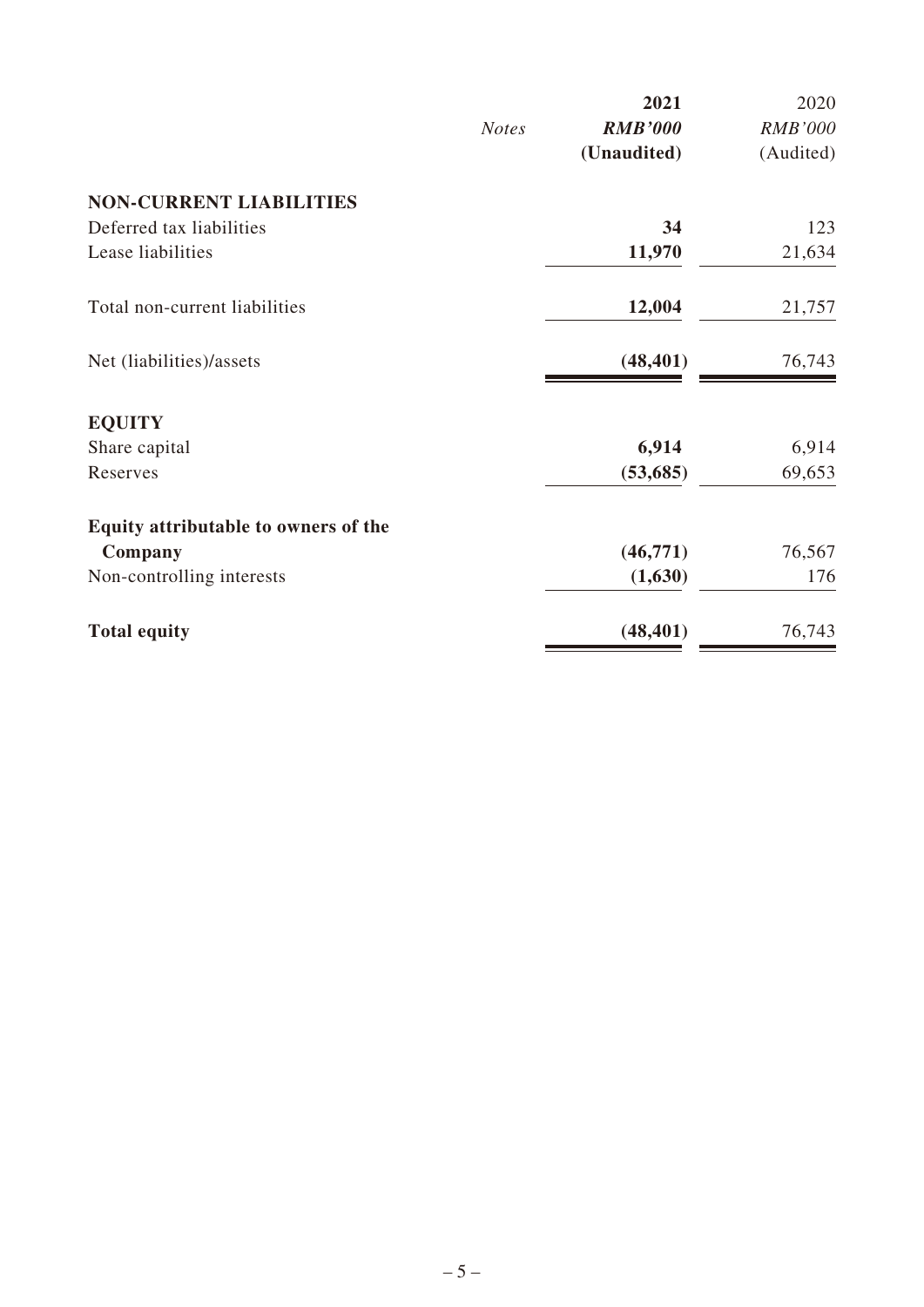#### **NOTES TO THE UNAUDITED CONSOLIDATED FINANCIAL STATEMENTS**

*For the year ended 31 December 2021*

#### **1. GENERAL**

The Company is an exempted company with limited liability incorporated in the Cayman Islands on 18 December 2013. The registered office address of the Company is Cricket Square, Hutchins Drive, P.O. Box 2681, Grand Cayman KY1-1111, Cayman Islands. The principal place of business of the Company is located at Unit 2001, 20/F, Citicorp Centre, 18 Whitfield Road, Causeway Bay, Hong Kong.

The shares of the Company are listed on the Main Board of The Stock Exchange of Hong Kong Limited (the "**Stock Exchange**") since 12 January 2017.

The Company acts as the holding company of the Group and its subsidiaries are principally engaged in the manufacture and sale of sofas, sofa covers and other furniture products.

In the opinion of the directors, the holding company and the ultimate holding company of the Company is Morris Capital Limited, which is incorporated in the British Virgin Islands (the "**BVI**").

This announcement has been approved for issue by the Board on 31 March 2022.

#### **2. BASIS OF PREPARATION**

The consolidated financial statements have been prepared in accordance with Hong Kong Financial Reporting Standards ("**HKFRSs**") issued by the Hong Kong Institute of Certified Public Accountants ("**HKICPA**"). For the purpose of preparation of the consolidated financial statements, information is considered material if such information is reasonably expected to influence decisions made by primary users. In addition, the consolidated financial statements included applicable disclosures required by the Rules Governing the Listing of Securities on The Stock Exchange of Hong Kong Limited ("**Listing rule**") and the Hong Kong Companies Ordinance.

#### **Going concern**

The Group incurred a net loss of approximately RMB131,467,000 during the year ended 31 December 2021 and, as of that date, the Group's current liabilities exceeded its current assets and total liabilities exceeded its total assets by approximately RMB45,106,000 and RMB48,401,000 respectively. As at the same date, the Group's aggregate interest-bearing bank and other borrowings, lease liabilities and convertible loan amounted to approximately RMB64,616,000, RMB25,002,000 and RMB69,977,000, respectively, whilst its cash and cash equivalents amounted to approximately RMB13,485,000. The Group's convertible bonds with outstanding principal amounts of approximately RMB69,977,000 as at 31 December 2021, matured and fell due for repayment during the year ended 31 December 2021. These outstanding principals amounts and related overdue interests, amounting to approximately RMB72,875,000 in aggregate, were not repaid as at 31 December 2021.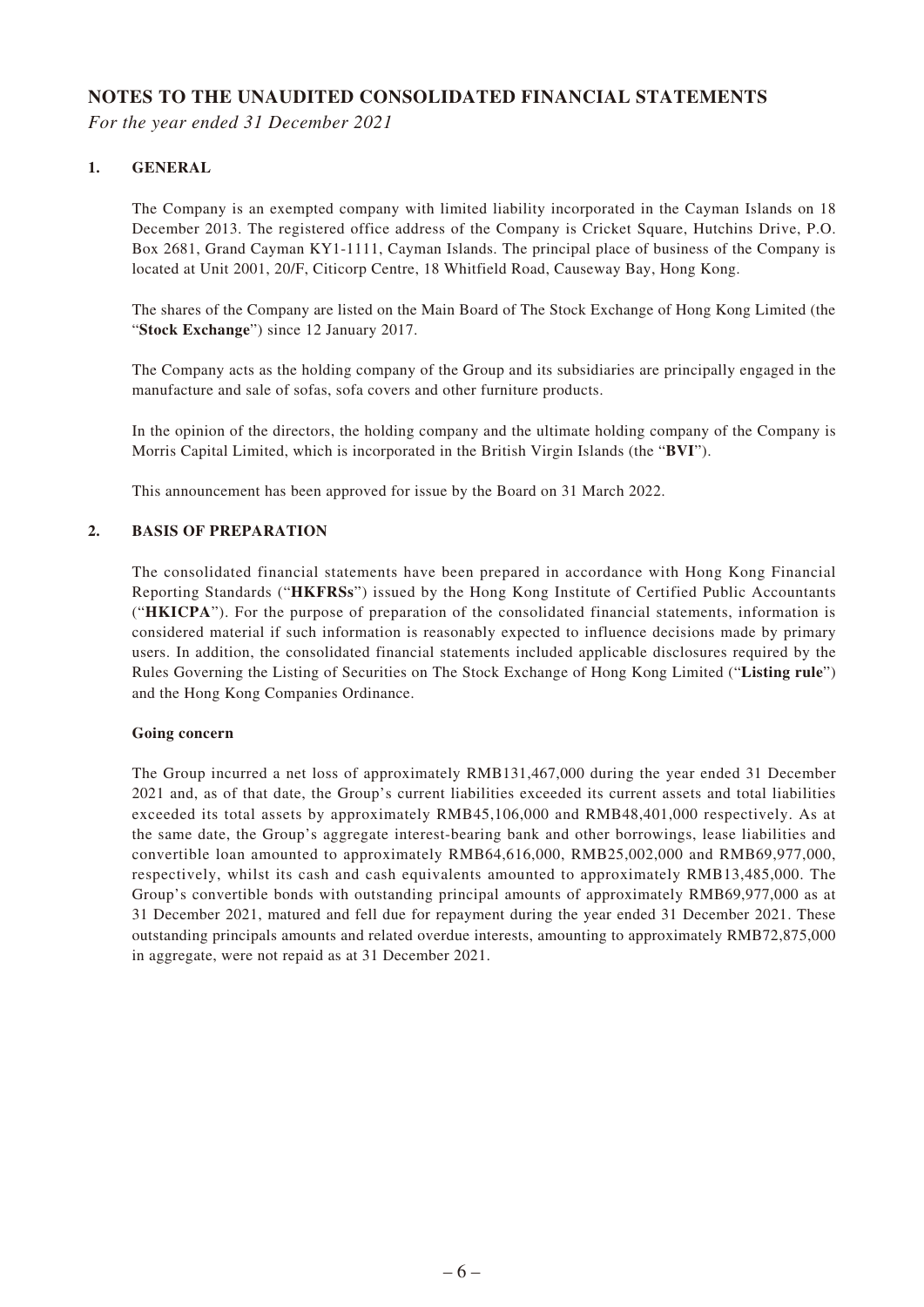In view of the above circumstances, the Directors have given careful consideration to the future liquidity and financial position of the Group and its available sources of financing in assessing whether the Group will have sufficient financial resources to continue as a going concern. Certain plans and measures have been taken to mitigate the liquidity position and to improve the Group's financial position which include, but are not limited to the followings:

- (i) The Group is taking measures to tighten cost control with an aim to attain positive cash flow from operations;
- (ii) Two of the indirect wholly-owned subsidiaries of the Group filed pre-restructuring applications with the People's Court of Haining City to request the Court to allow those two subsidiaries to formulate pre-restructuring plans to resolve the debt positions;
- (iii) The Group is in the process of negotiating with its convertible loan holder and bank to restructure and/or refinance its borrowings, and secure necessary facilities to meet the Group's working capital and financial requirements in the near future;
- (iv) The Directors are considering various alternatives to strengthen the capital base of the Company including but not limited to, seeking new investment and business opportunities, entered into the placing agreement with the placing agent on 25 February 2022. A total of 200,000,000 placing shares have been successfully placed by the placing agent to not less than six placees at placing price of HK\$0.12 per placing share. The net proceed from placing amounted to approximately HK\$23.71 million have been completed on 23 March 2021;
- (v) The shareholder of the Company, Morris Capital Limited has stated that, is willing to provide financial support to the Group to enable the Group to continue as a going concern and to settle its liabilities as and when they fall due; and
- (vi) The Group is currently re-negotiating the repayment schedules with certain of its debtors and endeavouring to request them to repay the trade receivables in accordance with the repayment schedules agreed with them.

#### **3. APPLICATION OF NEW AND AMENDMENTS TO HONG KONG FINANCIAL REPORTING STANDARDS**

#### **Amendments to HKFRSs that are mandatorily effective for the current year**

In the current year, the Group has applied the following amendments to HKFRSs issued by the HKICPA for the first time, which are mandatorily effective for the annual period beginning on or after 1 January 2021 for the preparation of the consolidated financial statements:

| Amendments to HKFRS 9, HKAS 39, | Interest Rate Benchmark Reform – Phase 2 |
|---------------------------------|------------------------------------------|
| HKFRS 7, HKFRS 4 and HKFRS 16   |                                          |

In addition, the Group has early applied the Amendment to HKFRS 16 Covid-19-Related Rent Concessions beyond 30 June 2021.

In addition, the Group applied the agenda decision of the IFRS decision of the IFRS Interpretation Committee (the "**Committee**") of the International Accounting Standards Board issued in June 2021 which clarified the costs an entity should include as "estimated costs necessary to make the sale" when determining the net realisable value of inventories.

The application of the amendments to HKFRSs in the current year had no material impact on the Group's financial positions and performance for the current and prior years and/or on the disclosures set out in these consolidated financial statements.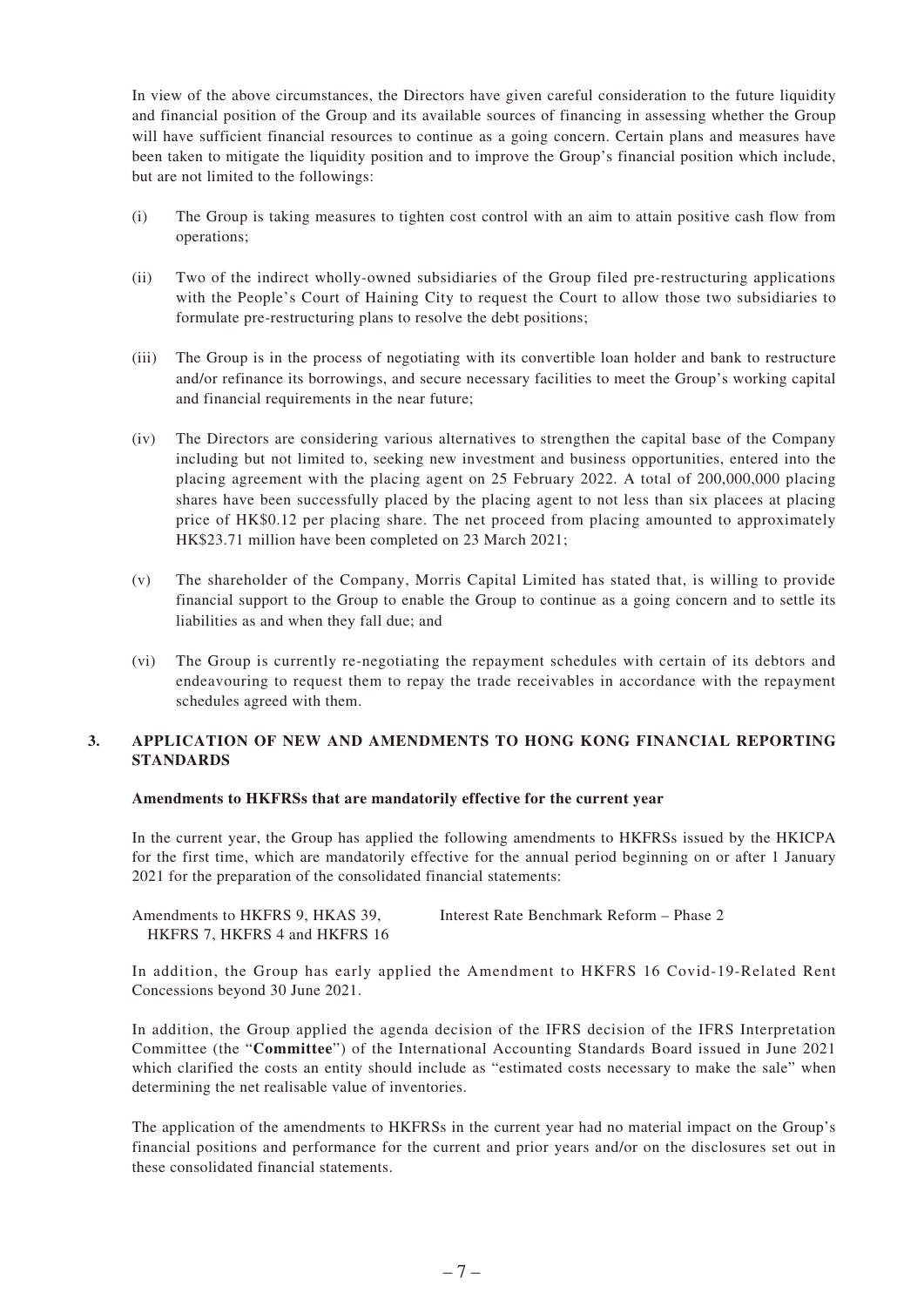The Group has not early applied the following new and amendments to HKFRSs that have been issued but are not yet effective:

| Insurance Contracts and the related Amendments <sup>2</sup>                                                                   |
|-------------------------------------------------------------------------------------------------------------------------------|
| Reference to the Conceptual Framework <sup>1</sup>                                                                            |
| Sale or Contribution of Assets between an Investor and its<br>Associate or Joint Venture <sup>3</sup>                         |
| Classification of Liabilities as Current or Non-current<br>and related amendments to Hong Kong Interpretation 5<br>$(2020)^2$ |
| Disclosure of Accounting Policies <sup>2</sup>                                                                                |
|                                                                                                                               |
| Definition of Accounting Estimates <sup>2</sup>                                                                               |
| Deferred Tax related to Assets and Liabilities arising from<br>a Single Transaction <sup>2</sup>                              |
| Property, Plant and Equipment – Proceeds before Intended<br>Use <sup>1</sup>                                                  |
| Onerous Contracts – Cost of Fulfilling a Contract <sup>1</sup>                                                                |
| Annual Improvements to HKFRSs 2018-2020 <sup>1</sup>                                                                          |
|                                                                                                                               |

<sup>1</sup> Effective for annual periods beginning on or after 1 January 2022.

<sup>2</sup> Effective for annual periods beginning on or after 1 January 2023.

Effective for annual periods beginning on or after a date to be determined.

The directors of the Company anticipate that the application of all new and amendments to HKFRSs will have no material impact on the consolidated financial statements in the foreseeable future.

#### **4. SEGMENT INFORMATION**

Information reported to the Board, being the chief operating decision maker, for the purposes of resource allocation and assessment of segment performance focuses on types of goods or services delivered or provided. This is also the basis upon which the Group is organised and managed.

Specifically, the Group's reportable segments under HKFRS 8 are as follows:

- a. Retail segment
- b. Manufacturing segment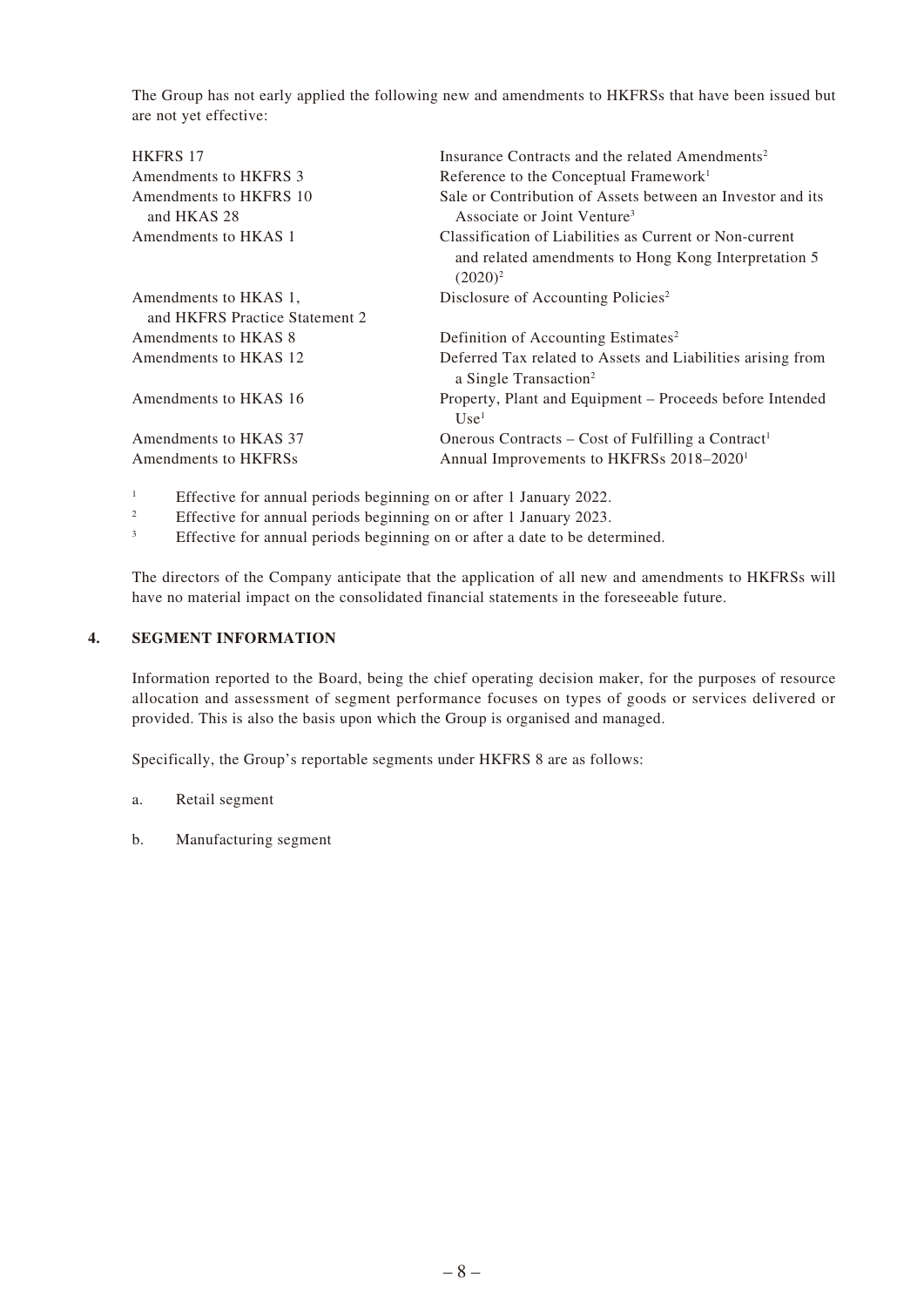#### **Segment revenue and results**

The following is an analysis of the Group's revenue and results by reportable and operating segments:

|                                                              |                       |                          |                              |            | <b>Elimination</b> of |            |                |            |
|--------------------------------------------------------------|-----------------------|--------------------------|------------------------------|------------|-----------------------|------------|----------------|------------|
|                                                              | <b>Retail segment</b> |                          | <b>Manufacturing segment</b> |            | intersegment sales    |            | Total          |            |
|                                                              | 2021                  | 2020                     | 2021                         | 2020       | 2021                  | 2020       | 2021           | 2020       |
|                                                              | <b>RMB'000</b>        | RMB'000                  | <b>RMB'000</b>               | RMB'000    | <b>RMB'000</b>        | RMB'000    | <b>RMB'000</b> | RMB'000    |
|                                                              | (Unaudited)           | (Audited)                | (Unaudited)                  | (Audited)  | (Unaudited)           | (Audited)  | (Unaudited)    | (Audited)  |
| Segment revenue                                              |                       |                          |                              |            |                       |            |                |            |
| External sales                                               | 216,304               | 183,671                  | 286,628                      | 422,692    |                       |            | 502,932        | 606,363    |
| Internal sales                                               |                       | $\overline{\phantom{0}}$ | 106,739                      | 103,046    | (106, 739)            | (103, 046) |                |            |
|                                                              | 216,304               | 183,671                  | 393,367                      | 525,738    | (106, 739)            | (103,046)  | 502,932        | 606,363    |
| Segment loss                                                 | (27, 583)             | (31,576)                 | (79, 985)                    | (121, 688) |                       | (1,078)    | (107, 568)     | (154, 342) |
| Interest income                                              |                       |                          |                              |            |                       |            | 529            | 1,107      |
| Fair value change on contingent<br>consideration receivables |                       |                          |                              |            |                       |            |                | 9,411      |
| Loss on derivative financial<br>instruments                  |                       |                          |                              |            |                       |            | (78)           |            |
| Gain on modification of<br>convertible loan                  |                       |                          |                              |            |                       |            |                | 11,503     |
| Gain on disposal of subsidiaries                             |                       |                          |                              |            |                       |            | 8,250          | 57,761     |
| Unallocated corporate expenses                               |                       |                          |                              |            |                       |            | (15, 522)      | (11,002)   |
| Unallocated finance costs                                    |                       |                          |                              |            |                       |            | (3, 127)       | (2,278)    |
| Loss before tax                                              |                       |                          |                              |            |                       |            | (117,516)      | (87, 840)  |

Segment loss represents the loss from each segment without allocation of interests income, fair value change on contingent consideration receivables, loss on derivative financial instruments, gain on modification of convertible loan, gain on disposal of subsidiaries, unallocated corporate expenses, and unallocated finance costs. This is the measure reported to the Board for the purposes of resource allocation and performance assessment.

Inter-segment sales are charged at prevailing market rates.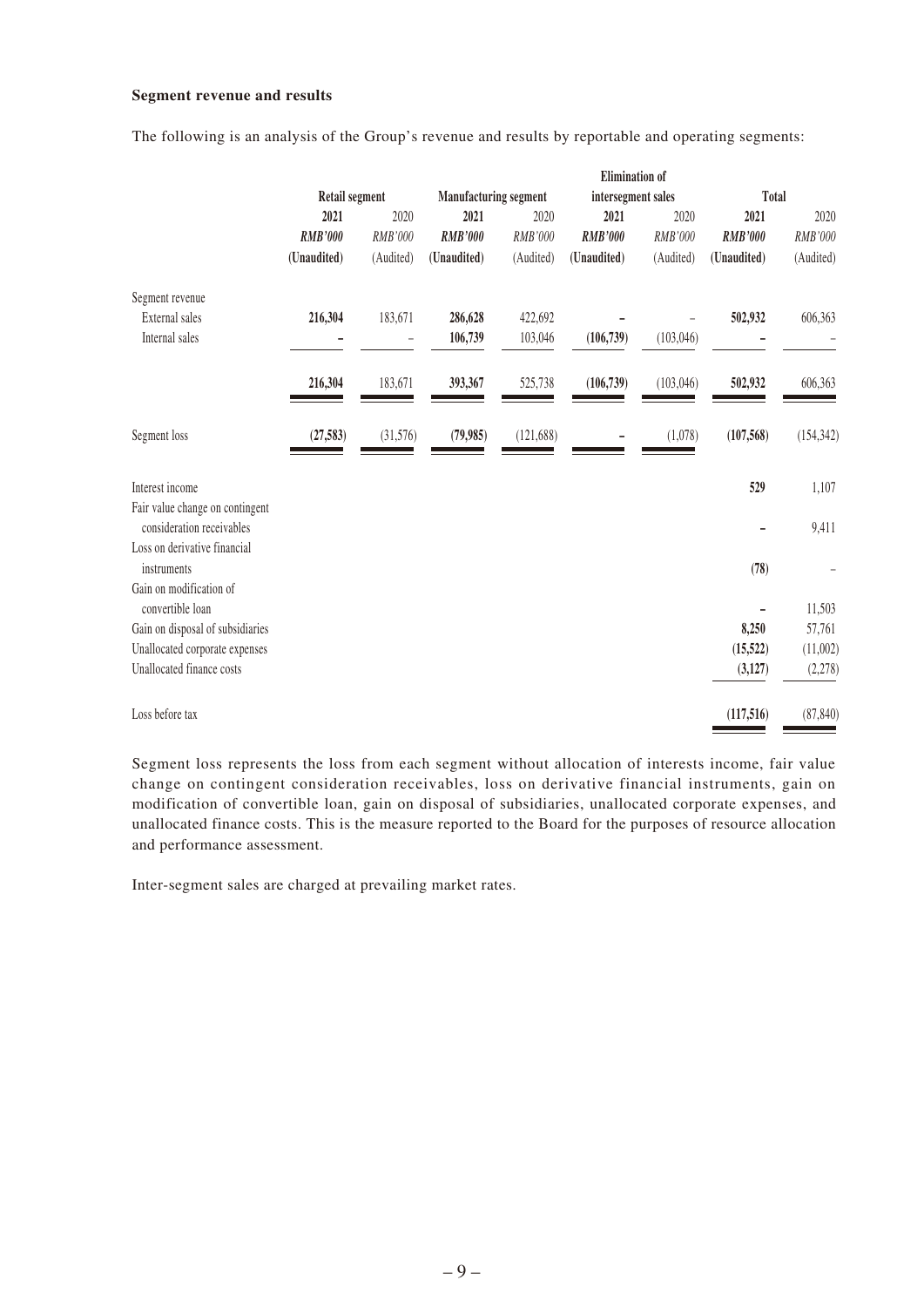#### **Segment assets and liabilities**

|                                   | <b>Retail segment</b> |                | <b>Manufacturing segment</b> |                | <b>Consolidated</b> |                |  |
|-----------------------------------|-----------------------|----------------|------------------------------|----------------|---------------------|----------------|--|
|                                   | 2021<br>2020          |                | 2021<br>2020                 |                | 2021                | 2020           |  |
|                                   | <b>RMB'000</b>        | <i>RMB'000</i> | <b>RMB'000</b>               | <b>RMB'000</b> | <b>RMB'000</b>      | <i>RMB'000</i> |  |
|                                   | (Unaudited)           | (Audited)      | (Unaudited)                  | (Audited)      | (Unaudited)         | (Audited)      |  |
| Segment assets                    | 48,067                | 114,632        | 297,682                      | 554,890        | 345,749             | 669,522        |  |
| Unallocated corporate assets      |                       |                |                              |                | 31,903              | 7,330          |  |
| Consolidated assets               |                       |                |                              |                | 377,652             | 676,852        |  |
| Segment liabilities               | 37,241                | 54,386         | 304,202                      | 459,944        | 341,443             | 514,330        |  |
| Unallocated corporate liabilities |                       |                |                              |                | 84,610              | 85,779         |  |
| Consolidated liabilities          |                       |                |                              |                | 426,053             | 600,109        |  |

For the purpose of monitoring segment performances and allocating resources between segments:

- all assets are allocated to operating segments other than unallocated corporate assets (mainly comprising certain of amounts due from related parties, amount due from a shareholder and other unallocated corporate assets); and
- all liabilities are allocated to operating segments other than unallocated corporated liabilities (mainly comprising amounts due to related companies, derivative financial instruments, convertible loan and other unallocated corporate liabilities).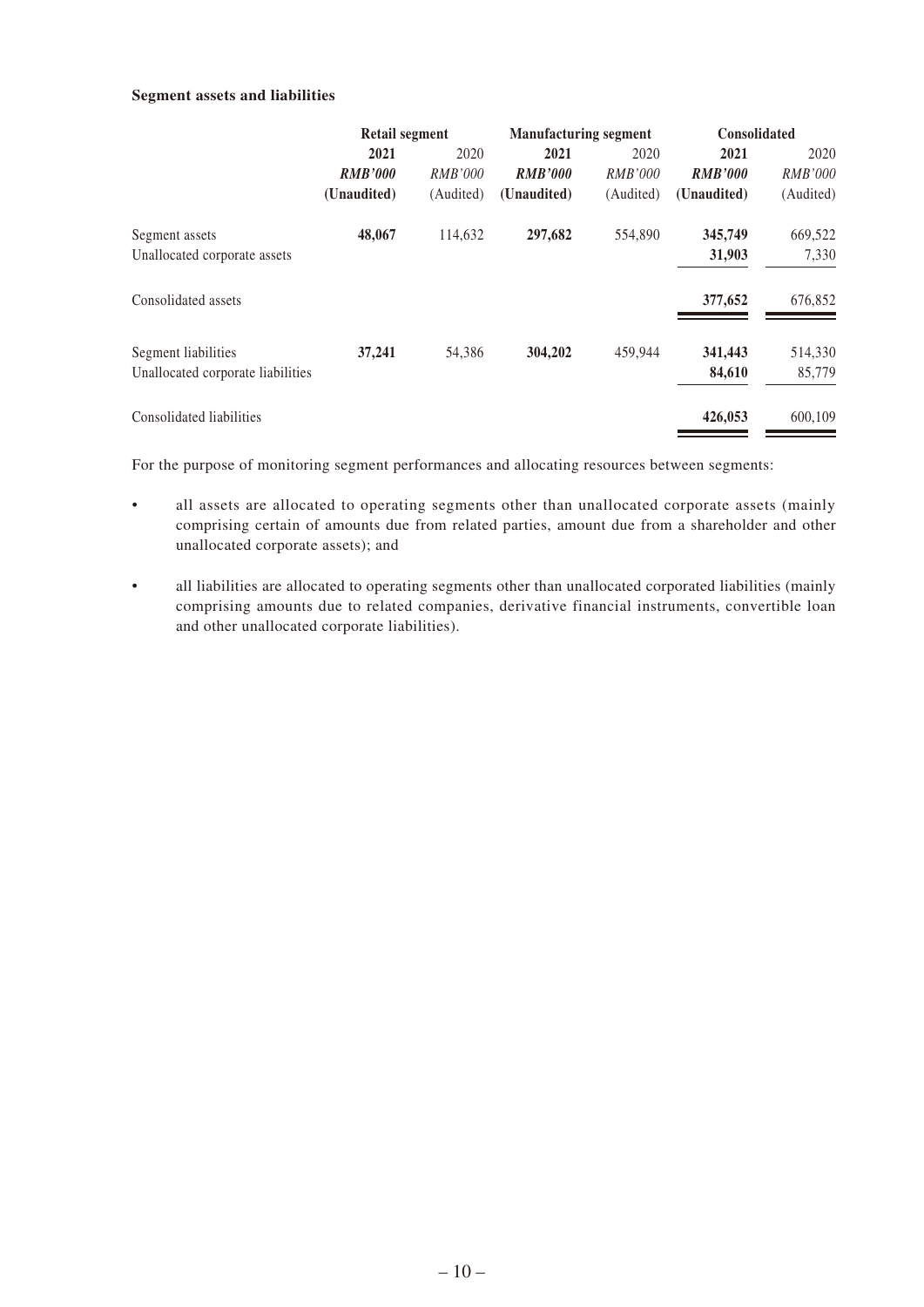## **Other segment information**

|                                     | <b>Retail segment</b><br>Manufacturing segment |           | <b>Unallocated</b> |           | Total          |                |                |           |
|-------------------------------------|------------------------------------------------|-----------|--------------------|-----------|----------------|----------------|----------------|-----------|
|                                     | 2021                                           | 2020      | 2021               | 2020      | 2021           | 2020           | 2021           | 2020      |
|                                     | <b>RMB'000</b>                                 | RMB'000   | <b>RMB'000</b>     | RMB'000   | <b>RMB'000</b> | RMB'000        | <b>RMB'000</b> | RMB'000   |
|                                     | (Unaudited)                                    | (Audited) | (Unaudited)        | (Audited) | (Unaudited)    | (Audited)      | (Unaudited)    | (Audited) |
| Addition of right-of-use assets     |                                                | 30,596    | 4,637              |           |                |                | 4,637          | 30,596    |
| Addition of property, plant and     |                                                |           |                    |           |                |                |                |           |
| equipment                           | 1,444                                          | 2,539     | 1,070              | 65,502    |                |                | 2,514          | 68,041    |
| Depreciation of property, plant and |                                                |           |                    |           |                |                |                |           |
| equipment                           | 1,765                                          | 3,002     | 965                | 5,218     |                | $\overline{a}$ | 2,730          | 8,220     |
| Depreciation of right-of-use assets | 8,138                                          | 26,941    | 844                | 4,721     |                |                | 8,982          | 31,662    |
| (Reversal)/provision against        |                                                |           |                    |           |                |                |                |           |
| obsolete and slow-moving            |                                                |           |                    |           |                |                |                |           |
| inventories                         | 57                                             | 291       | (41, 224)          | 39,557    |                |                | (41, 167)      | 39,848    |
| Allowance for/(reversal of          |                                                |           |                    |           |                |                |                |           |
| allowance for) expected credit      |                                                |           |                    |           |                |                |                |           |
| losses in respect of trade          |                                                |           |                    |           |                |                |                |           |
| receivables, net                    | (345)                                          | 223       | 4,931              | (11, 031) |                |                | 4,586          | (10, 808) |
| (Reversal of)/allowance for         |                                                |           |                    |           |                |                |                |           |
| expected credit losses in respect   |                                                |           |                    |           |                |                |                |           |
| of on prepayments, deposits and     |                                                |           |                    |           |                |                |                |           |
| other receivables, net              | 29                                             | (41)      | (119)              | 140       | (4)            | $\overline{4}$ | (94)           | 103       |
| Allowance for expected credit       |                                                |           |                    |           |                |                |                |           |
| losses in respect of amounts due    |                                                |           |                    |           |                |                |                |           |
| from related parties, net           |                                                |           | 552                | 474       |                |                | 552            | 474       |
| Impairment loss on property, plant  |                                                |           |                    |           |                |                |                |           |
| and equipment                       | 80                                             | 1,489     | 4,766              | 11,465    |                |                | 4,846          | 12,954    |
| Impairment loss on right-of-use     |                                                |           |                    |           |                |                |                |           |
| assets                              | $\qquad \qquad -$                              | 8,350     | 3,821              | 9,734     |                |                | 3,821          | 18,084    |
| Gain on disposal of subsidiaries    |                                                |           |                    |           | (8,250)        | (57,761)       | (8,250)        | (57,761)  |
| Loss on disposal of property, plant |                                                |           |                    |           |                |                |                |           |
| and equipment                       | 1,079                                          |           | 86                 | 15,677    |                |                | 1,165          | 15,677    |
| Loss on disposal of right-of-use    |                                                |           |                    |           |                |                |                |           |
| assets                              | -                                              |           |                    | 5,086     |                |                |                | 5,086     |
| Finance costs                       | 977                                            | 5,767     | 18,364             | 9,545     | 3,127          | 2,278          | 22,468         | 17,590    |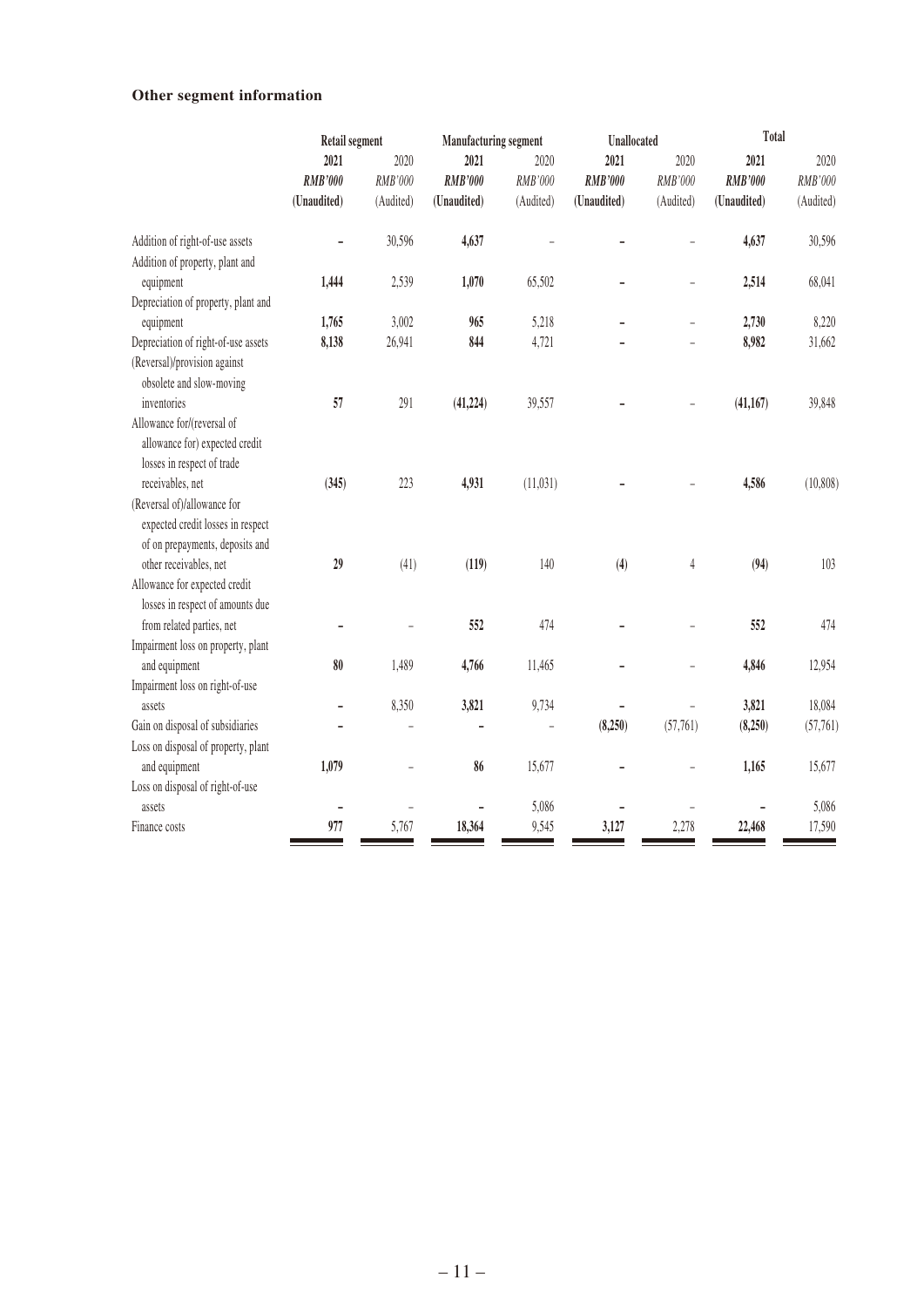#### **Geographical information**

The following table sets out information about the geographical locations of the Group's revenue from external customers during the year and the Group's non-current assets.

#### *(a) Revenue from external customers*

The geographical locations of the customers are determined based on the locations of customer.

|                                                  | 2021           | 2020           |
|--------------------------------------------------|----------------|----------------|
|                                                  | <b>RMB'000</b> | <i>RMB'000</i> |
|                                                  | (Unaudited)    | (Audited)      |
| People's Republic of China (including Hong Kong) | 71,869         | 16,890         |
| The United States of America ("US" or "U.S.")    | 246,050        | 466,088        |
| Europe $(Note(a))$                               | 166,937        | 110,693        |
| Others                                           | 18,076         | 12,692         |
|                                                  | 502,932        | 606,363        |

#### *Note:*

(a) Europe mainly include France, Norway, Spain, Ireland and United Kingdom.

#### *(b) Non-current assets*

|                                                      | 2021<br><b>RMB'000</b><br>(Unaudited) | 2020<br><i>RMB'000</i><br>(Audited) |
|------------------------------------------------------|---------------------------------------|-------------------------------------|
| The People's Republic of China (including Hong Kong) | 5,068                                 | 17,260                              |
| Cambodia<br>The U.S.                                 | 71                                    | 32,233                              |
| The United Kingdom $("U.K.")$                        | 3,570                                 | 6,272                               |
|                                                      | 8,709                                 | 55,765                              |

The non-current asset information above is presented based on the locations of the assets and excludes deferred tax assets.

#### **Information about major customers**

Revenue from major customers with did not consist any related parties of the corresponding year contributing over 10% of the total revenue of the Group is as follows:

|            | 2021           | 2020           |
|------------|----------------|----------------|
|            | <b>RMB'000</b> | <b>RMB'000</b> |
|            | (Unaudited)    | (Audited)      |
| Customer 1 | 140,930        | 89,985         |
| Customer 2 | 61,793         | 76,798         |
| Customer 3 | 52,419         | 88,192         |
| Customer 4 | 65,410         | 70,558         |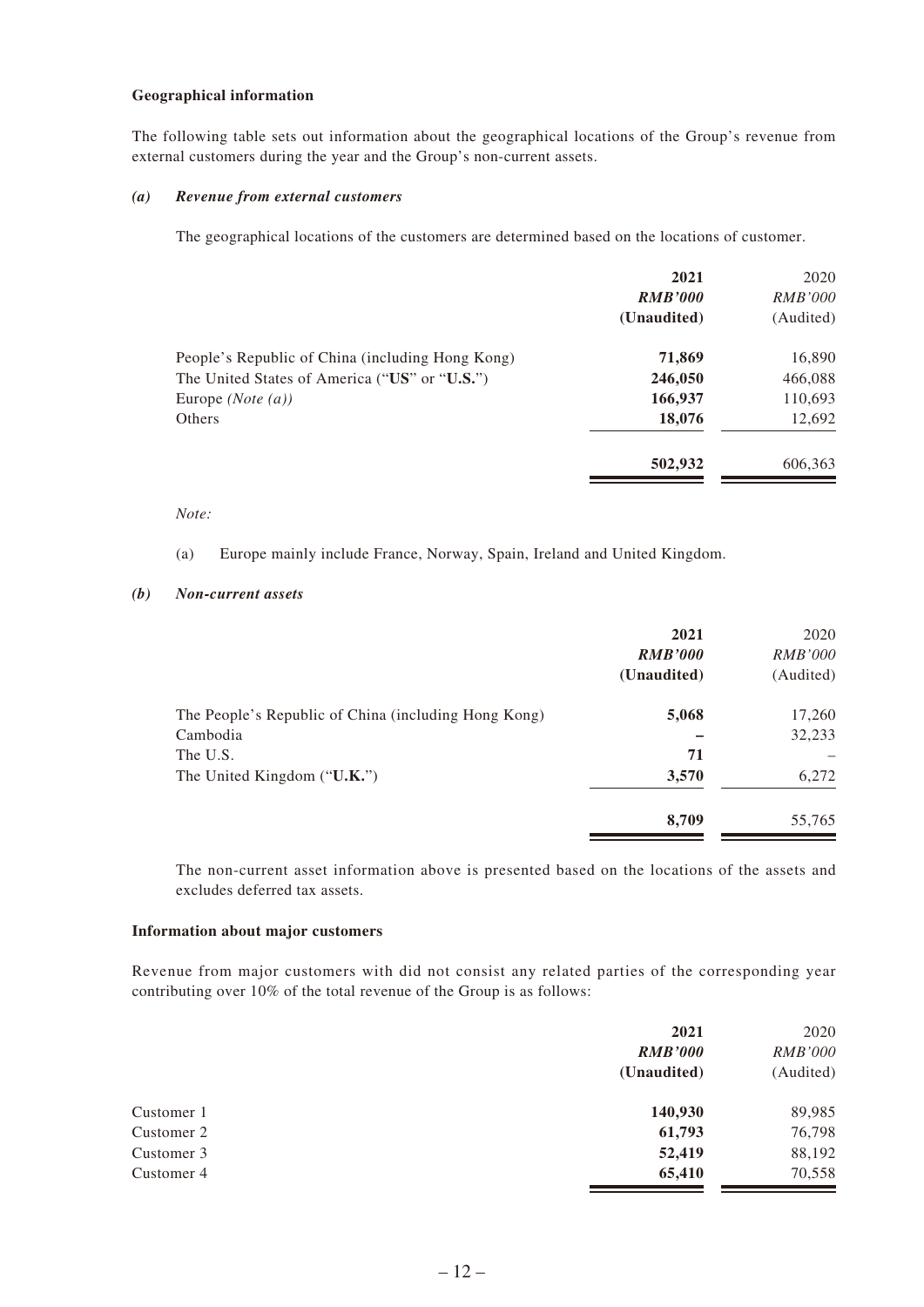#### **5. REVENUE**

Revenue represents the net invoiced value of goods sold, after allowances for returns, trade discounts and value-added tax.

An analysis of revenue, other income and gains is as follows:

|                                                                | 2021           | 2020           |
|----------------------------------------------------------------|----------------|----------------|
|                                                                | <b>RMB'000</b> | <i>RMB'000</i> |
|                                                                | (Unaudited)    | (Audited)      |
| Recognised at a point of time:                                 |                |                |
| Manufacture and sales of sofas, sofa cover and other furniture |                |                |
| products                                                       | 502,225        | 605,901        |
| Commission income                                              | 707            | 462            |
|                                                                | 502,932        | 606,363        |
|                                                                |                |                |

#### **6. OTHER INCOME AND GAINS**

|                                                           | 2021           | 2020           |
|-----------------------------------------------------------|----------------|----------------|
|                                                           | <b>RMB'000</b> | <i>RMB'000</i> |
|                                                           | (Unaudited)    | (Audited)      |
| Interest income                                           | 529            | 1,107          |
| Exchange gains                                            |                | 2,585          |
| Government subsidies                                      | 3,057          | 6,279          |
| Gain on modification of convertible loan                  |                | 11,503         |
| Gain on remeasurement of leases                           |                | 4,832          |
| Gain on disposal of subsidiaries                          | 8,250          | 57,761         |
| Rental income                                             | 844            | 5,549          |
| Covid-19-related rent concessions                         |                | 501            |
| Sales of raw materials                                    |                | 407            |
| Repair service income                                     |                | 1,759          |
| Compensation on factory relocation                        |                | 18,683         |
| Fair value change on contingent consideration receivables |                | 9,411          |
| Compensation income                                       | 3,259          |                |
| Waiver of other payables                                  | 7,759          |                |
| Others                                                    | 196            | 131            |
|                                                           | 23,894         | 120,508        |

#### **7. FINANCE COSTS**

|                                  | 2021           | 2020           |
|----------------------------------|----------------|----------------|
|                                  | <b>RMB'000</b> | <i>RMB'000</i> |
|                                  | (Unaudited)    | (Audited)      |
| Interest on bank borrowing       | 15,791         | 7,577          |
| Interest on discount trade bills | 2,009          | 1,332          |
| Interest on convertible loan     | 3,127          | 2,278          |
| Interest on lease liabilities    | 1,541          | 6,403          |
|                                  | 22,468         | 17,590         |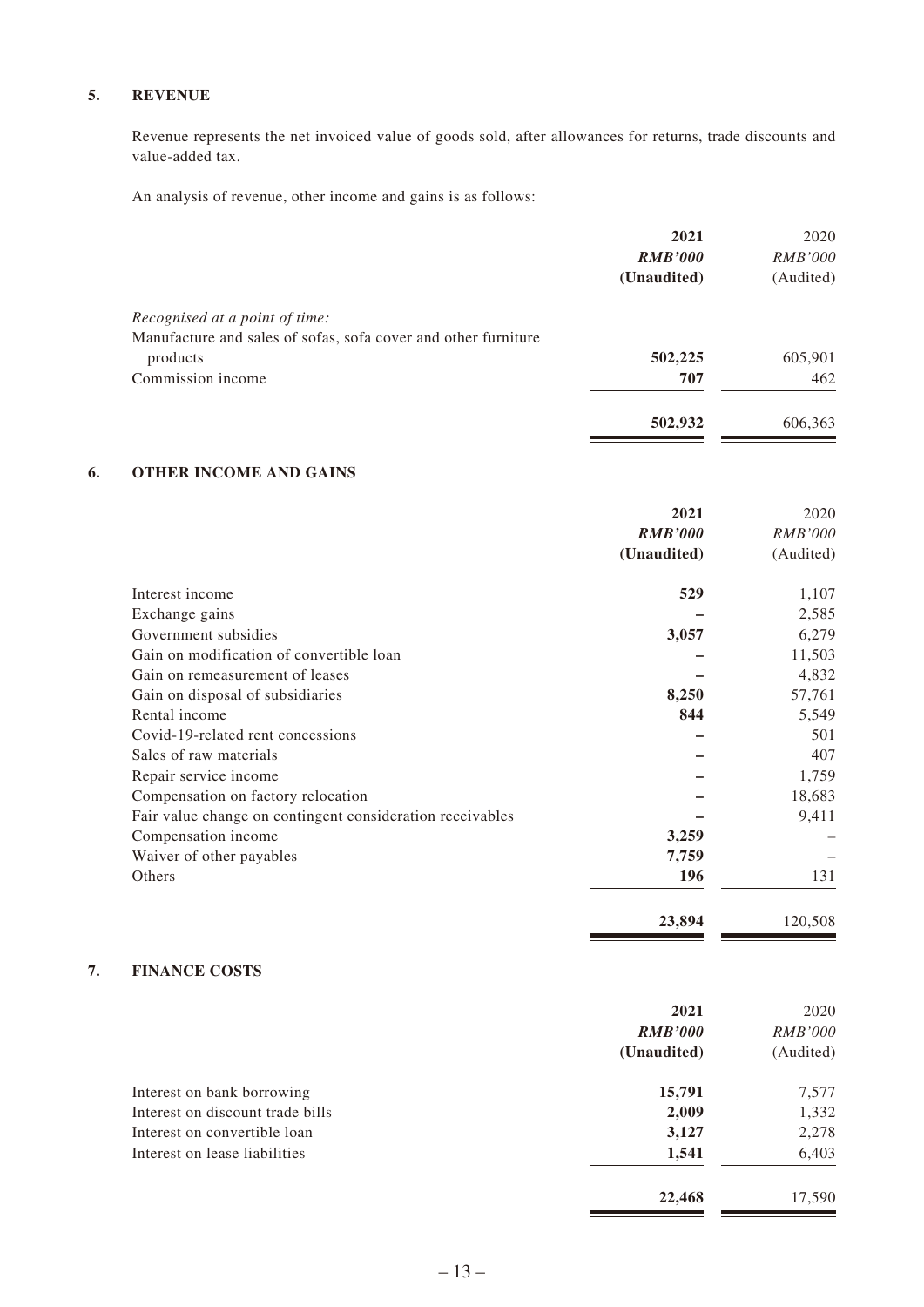#### **8. LOSS BEFORE TAX**

The Group's loss before tax is arrived at after charging/(crediting):

|                                                                                            | 2021           | 2020           |
|--------------------------------------------------------------------------------------------|----------------|----------------|
|                                                                                            | <b>RMB'000</b> | <b>RMB'000</b> |
|                                                                                            | (Unaudited)    | (Audited)      |
| Cost of inventories sold                                                                   | 441,673        | 507,749        |
| Depreciation of property, plant and equipment                                              | 2,730          | 8,220          |
| Depreciation of right-of-use assets                                                        | 8,982          | 31,662         |
| Expense relating to short-term lease                                                       | 19,956         | 12,478         |
| Impairment loss on property, plant and equipment                                           | 4,846          | 12,954         |
| Impairment loss on right-of-use assets                                                     | 3,821          | 18,084         |
| Loss on disposal of property, plant and equipment                                          | 1,165          | 15,677         |
| Loss on disposal of right-of-use assets<br>Auditors' remuneration:                         |                | 5,086          |
| Audit and audit related services                                                           | 1,304          | 1,415          |
| Non-audit services                                                                         | 204            | 248            |
|                                                                                            | 1,508          | 1,663          |
| Employee benefit expenses (excluding directors' and Chief<br>executives remuneration):     |                |                |
| Salaries, wages and benefits in kind                                                       | 63,443         | 51,950         |
| Pension scheme contributions*                                                              | 16,388         | 8,626          |
|                                                                                            | 79,831         | 60,576         |
| (Reversal)/provision against obsolete and slow-moving                                      |                |                |
| inventories**                                                                              | (41, 167)      | 39,848         |
| Allowance for/(reversal of) expected credit losses in respect of<br>trade receivables, net | 4,586          | (10, 808)      |
| (Reversal of)/allowance for expected credit losses in respect of                           |                |                |
| prepayments, deposits and other receivables, net                                           | (94)           | 103            |
| Allowance for expected credit losses in respect of amounts due                             |                |                |
| from related companies, net                                                                | 552            | 474            |
| Product warranty additional provision                                                      | 2,908          | 3,268          |
| Gain on modification of convertible loan                                                   |                | (11,503)       |
| Loss on derivative financial instruments                                                   | 78             | 311            |
| <b>Exchange</b> losses                                                                     | 456            | 8,254          |

\* At 31 December 2021, the Group had no forfeited contributions available to reduce its contributions to pension schemes in future years (2020: Nil).

\*\* The above items are included in "Cost of sales" on the face of the consolidated statement of profit or loss and other comprehensive income.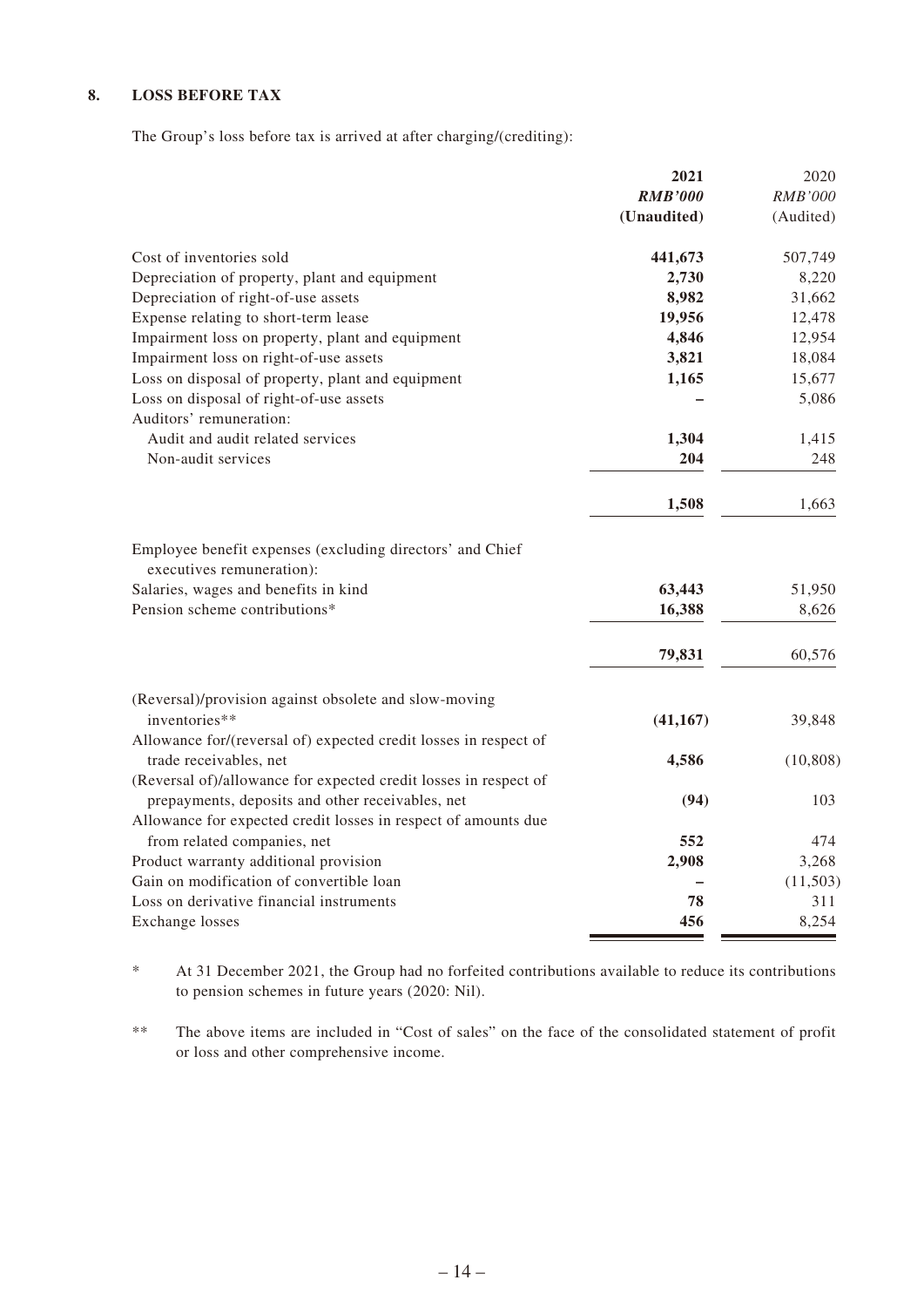#### **9. INCOME TAX EXPENSES**

Pursuant to the rules and regulations of the Cayman Islands and the British Virgin Islands (the "**BVI**"), the Group is not subject to any income tax in the Cayman Islands and the BVI.

Under the two-tiered profits tax rates regime of Hong Kong Profits Tax, the first HK\$2 million of profits of the qualifying group entity will be taxed at 8.25%, and profits above HK\$2 million will be taxed at 16.5%. The profits of group entities not qualifying for the two-tiered profits tax rates regime will continue to be taxed at a flat rate of 16.5%. Accordingly, the Hong Kong Profits Tax of the qualifying group entity is calculated at 8.25% on the first HK\$2 million of the estimated assessable profits and at 16.5% on the estimated assessable profits above HK\$2 million.

PRC subsidiaries are subject to the PRC Enterprise Income Tax at 25% during the year (2020: 25%). Pursuant to the relevant laws and regulations in the PRC, Zhejiang Morris Fashion Home Co., Ltd. ("**Fashion home**") and Zhejiang Apollo Leather Products Co., Ltd. ("**Apollo**"), which qualified as High and New Technology Enterprises ("**HNTE**") in November 2018, were entitled to a reduced enterprise income tax rate of 15%. During the years ended 31 December 2021 and 2020, Fashion Home an Apollo applied the qualification of HNTE and are entitled to the reduced tax rate of 15% until the year ended 16 December 2024.

The U.S. corporate tax rate is 21% for the year ended 31 December 2021 in accordance to the Tax Cuts and Jobs Act. The U.S. income tax includes (a) federal income tax calculated at a fixed rate of 21% for the year ended 31 December 2021 (2020: a fixed rate of 21%) on the estimated U.S. federal taxable income and (b) state income tax to calculated at various state income tax rates for both periods on the estimated state taxable income for the respective states. The income subject to tax in a specific state (i.e. state taxable income) is calculated based on the federal taxable income with state tax adjustments, which is then allocated or apportioned to the respective states (i.e. percentage of taxable income that should be apportioned or specially allocated to the respective states in which the Group operates) based on the apportionment factors provided from the state tax returns in previous year.

A change to the main U.K. corporation tax rate, announced in the Budget on 11 March 2020, was substantively enacted on 17 March 2020. The rate applicable from 1 April 2020 now remains at 19%, rather than the previously enacted reduction to 17%. Deferred taxes are calculated based on the rates enacted in respect of future periods as at the reporting date. Pursuant to the income tax rules and regulations of U.K., the subsidiary comprising the Group in U.K. is liable to U.K. at a tax rate of 19% for the year ended 31 December 2021 and 2020.

Pursuant to the relevant laws and regulations in Cambodia, the tax of the Cambodia subsidiary is 20% during the years ended 31 December 2021 and 2020.

|                                          | 2021           | 2020           |
|------------------------------------------|----------------|----------------|
|                                          | <b>RMB'000</b> | <i>RMB'000</i> |
|                                          | (Unaudited)    | (Audited)      |
| Current - PRC                            |                |                |
| - Charge for the year                    |                | 2,954          |
| $-$ (Over)/under-provision in prior year | (1, 194)       | 155            |
| Current – Hong Kong                      |                |                |
| - Charge for the year                    | 255            | 86             |
| $-$ Over-provision in prior year         |                | (2,807)        |
| Current – Other                          |                |                |
| - Charge for the year                    |                | 331            |
| - Under-provision in prior year          |                | 60             |
| Deferred tax                             | 4,055          | 2,111          |
| Tax expenses for the year                | 3,116          | 2,890          |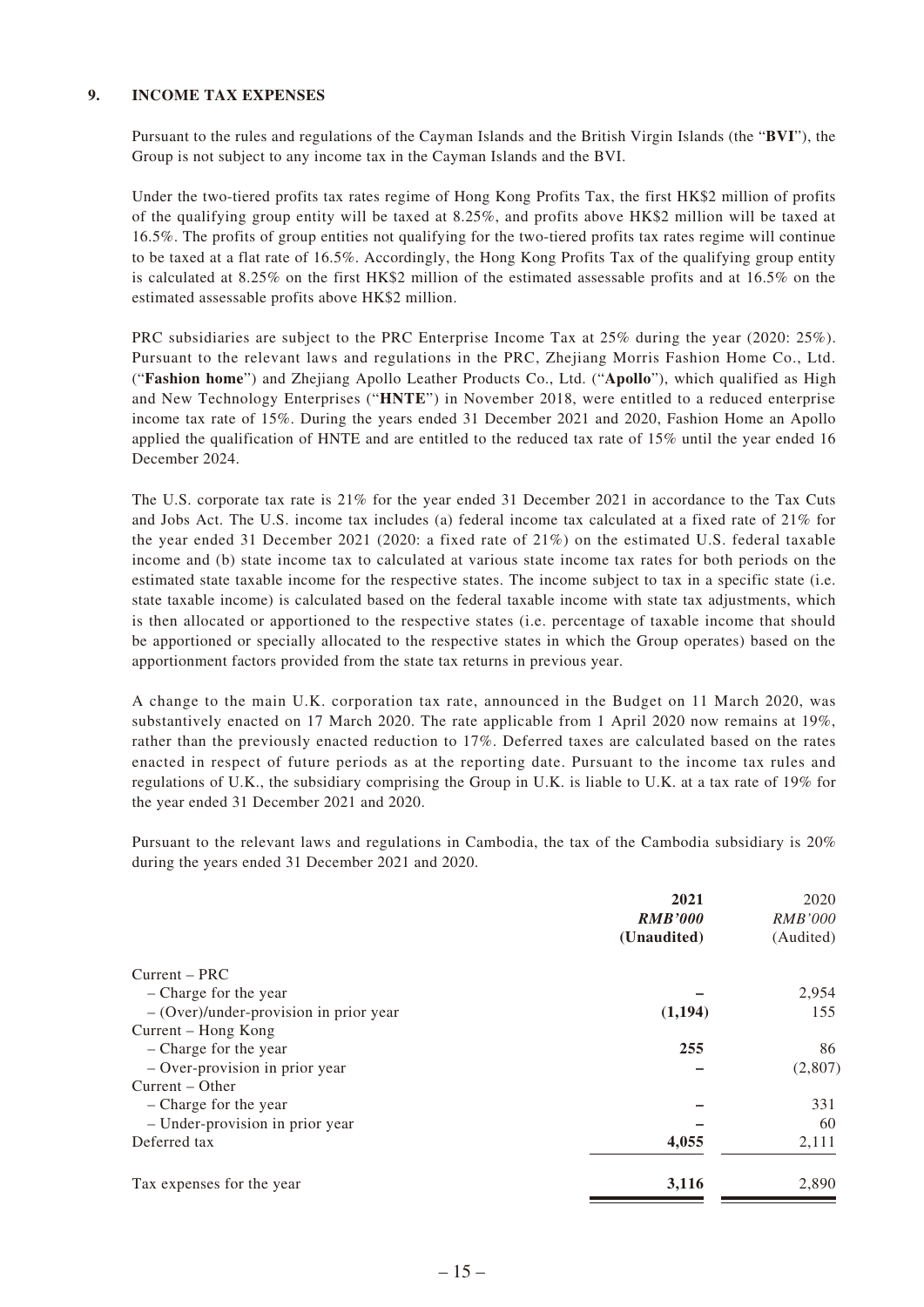#### **10. LOSS PER SHARE ATTRIBUTABLE TO ORDINARY EQUITY HOLDERS OF THE COMPANY**

The calculation of basic loss per share amount for the year ended 31 December 2021 was based on the loss for the year attributable to ordinary equity holders of the Company of approximately RMB118,738,000 (2020: approximately RMB91,192,000), and the weighted average number of ordinary shares of 924,188,000 after excluding treasury shares (2020: 953,526,940) in issue during the year.

For the year ended 31 December 2021, no adjustment has been made to the basic loss per share amounts as the Group had no potentially dilutive ordinary shares in issue.

Diluted loss per share amounts for the year ended 31 December 2020 are calculated by adjusting the weighted average number of ordinary shares outstanding to assume conversion of all dilutive potential ordinary shares. The convertible loan is assumed to have been converted into ordinary shares, and the loss for the year ended 31 December 2020 is adjusted to exclude the interest expense on the convertible loan and gain on modification of convertible loan less tax effect, if any.

The calculation of basic and diluted loss per share is based on the following:

|                                                                                              | 2020           |
|----------------------------------------------------------------------------------------------|----------------|
|                                                                                              | <b>RMB'000</b> |
|                                                                                              | (Audited)      |
| Loss for the purpose calculating basic loss per share (loss for the year attributable to the |                |
| owners of the Company)                                                                       | (91, 192)      |
| Interest on the convertible loan                                                             | 2,278          |
| Gain on modification of convertible loan                                                     | (11,503)       |
| Loss attributable to the owners of the Company, used in the diluted loss per share           |                |
| calculation                                                                                  | (100, 417)     |
|                                                                                              | 2020           |
|                                                                                              | (Audited)      |
| Weighted average number of ordinary shares in issue, used in the basic earnings per          |                |
| share calculation                                                                            | 953,526,940    |
| Effect of dilutive – weighted average number of ordinary shares:                             |                |
| Convertible loan                                                                             | 49,985,193     |
| Weighted average number of ordinary shares for the purpose of calculating diluted            |                |
| earnings per share                                                                           | 1,003,512,133  |
|                                                                                              |                |

#### **11. DIVIDENDS**

The board of directors did not recommend the payment of dividend of the year ended 31 December 2021 (2020: Nil).

#### **12. TRADE RECEIVABLES**

|                                            | 2021           | 2020           |
|--------------------------------------------|----------------|----------------|
|                                            | <b>RMB'000</b> | <i>RMB'000</i> |
|                                            | (Unaudited)    | (Audited)      |
| Trade receivables from third parties       | 51,480         | 147,401        |
| Less: allowance for expected credit losses | (11,607)       | (7,021)        |
|                                            | 39,873         | 140,380        |
|                                            |                |                |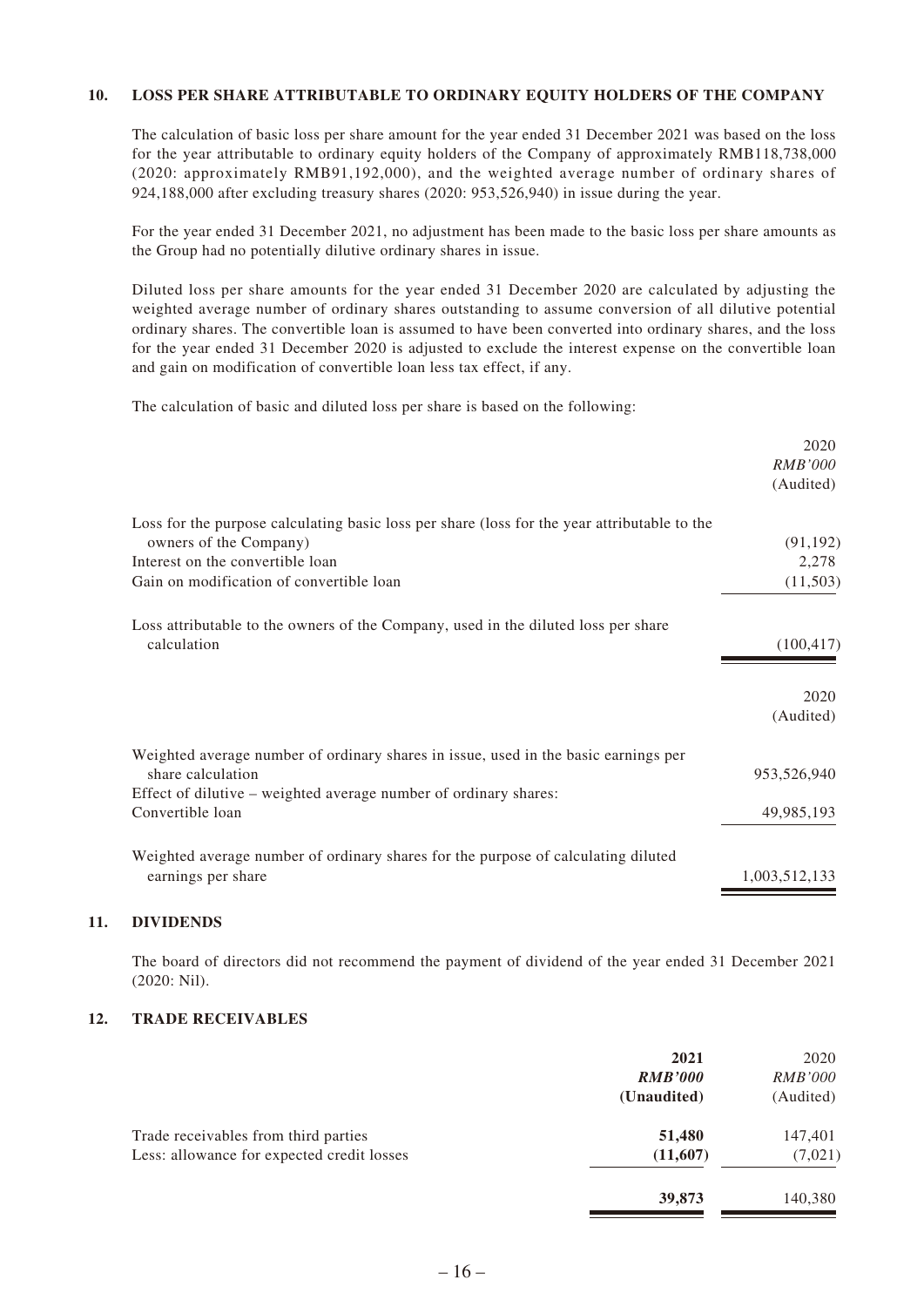The Group's trading terms with its customers are mainly on credit. The credit period for customers of the manufacturing segment is generally one to two months, extending up to three to four months for major customers, the credit period for customers of the retail segment is within one month. The Group does not hold any collateral over its trade receivables balances. Trade receivables are non-interest bearing.

An ageing analysis of trade receivables as at the end of the reporting period, based on the invoice date and net of provision, is as follows:

|                 | 2021           | 2020           |
|-----------------|----------------|----------------|
|                 | <b>RMB'000</b> | <b>RMB'000</b> |
|                 | (Unaudited)    | (Audited)      |
| Within 3 months | 32,955         | 134,551        |
| 4 to 6 months   | 6,290          | 5,628          |
| 7 to 12 months  | 628            | 201            |
|                 | 39,873         | 140,380        |
|                 |                |                |

#### **13. TRADE AND BILLS PAYABLES**

|                                                  | 2021<br><b>RMB'000</b><br>(Unaudited) | 2020<br><i>RMB'000</i><br>(Audited) |
|--------------------------------------------------|---------------------------------------|-------------------------------------|
| Trade payables to third parties<br>Bills payable | 91,982                                | 113,039                             |
| - arising from intra-group purchases             | 67,348                                | 54,098                              |
| - arising from third party purchases             | 19,815                                | 98,100                              |
|                                                  | 179,145                               | 265,237                             |

An ageing analysis of the trade and bills payables as at the end of the reporting period, based on the invoice date, is as follows:

|                | 2021           | 2020           |
|----------------|----------------|----------------|
|                | <b>RMB'000</b> | <i>RMB'000</i> |
|                | (Unaudited)    | (Audited)      |
| Within 1 month | 15,187         | 100,252        |
| 1 to 3 months  | 7,772          | 44,978         |
| 4 to 6 months  | 60,700         | 48,014         |
| Over 6 months  | 95,486         | 71,993         |
|                | 179,145        | 265,237        |

The trade and bills payables are non-interest-bearing. Trade payables are normally settled on terms of 30 to 180 days while bills payables are settled on a term of 90 to 270 days.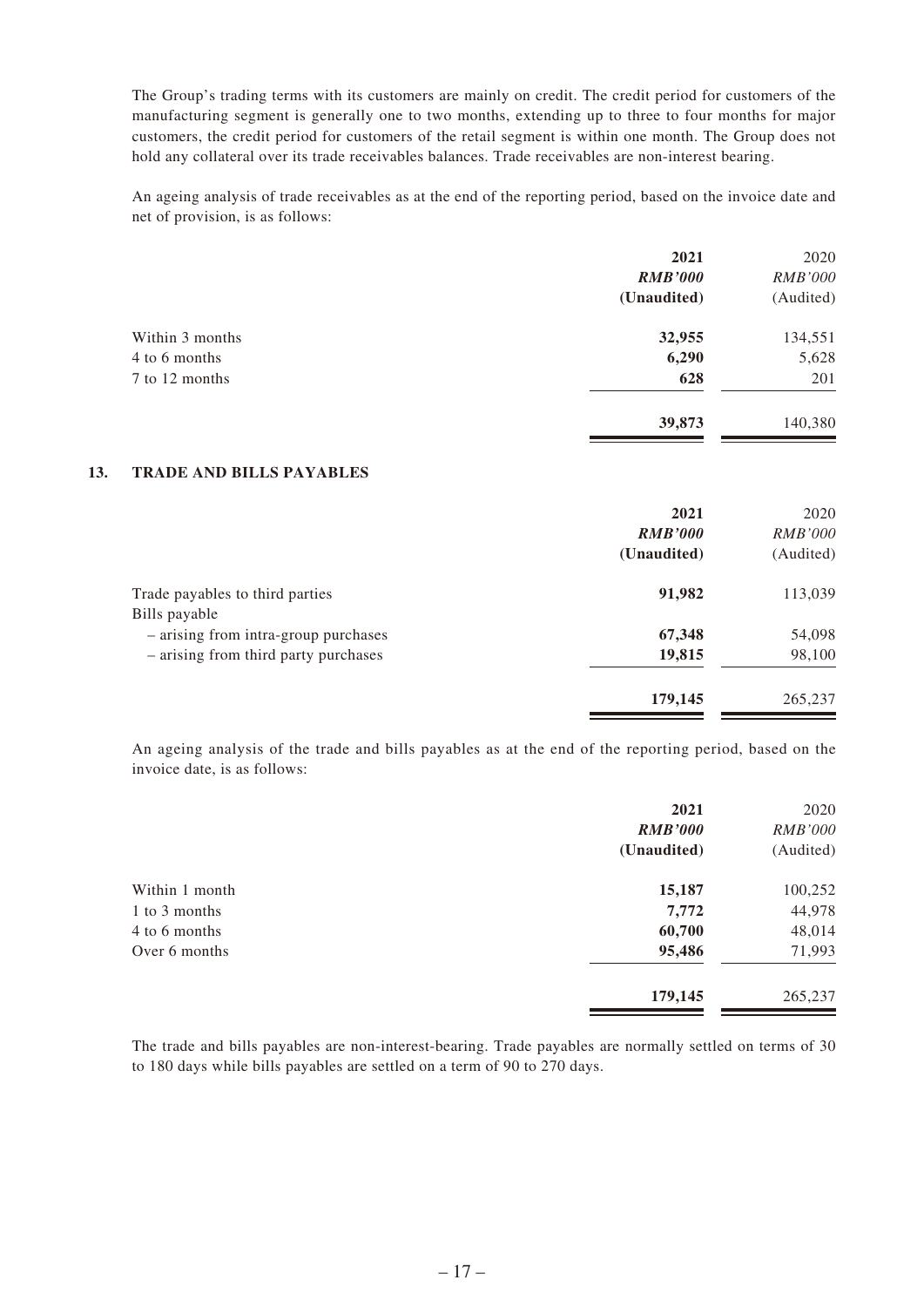#### **14. SUBSEQUENT EVENTS**

- (a) On 19 January 2022, Zhejiang Apollo Leather Products Co., Ltd. and Zhejiang Morris Fashion Home Co., Ltd. (collectively, the "**Relevant Subsidiaries**"), both being indirect wholly-owned subsidiaries of the Group, filed pre-restructuring applications with the People's Court of Haining City (the "**Court**") to request the Court to allow the Relevant Subsidiaries to formulate prerestructuring plans to resolve their debt positions. Further details were set out in the announcements of the Company dated 19 January 2022.
- (b) On 25 February 2022, the Company and the placing agent entered into the placing agreement pursuant to which the Company appointed the placing agent to place, subject to the fulfillment of the conditions precedent to the placing, a maximum of 200,000,000 placing shares to not less than six independent placees at a price of HK\$0.12 per placing share. The placing shares have been completed on 23 March 2022. Further details were set out in the announcement of the Company dated 25 February 2022, 28 February 2022 and 23 March 2022.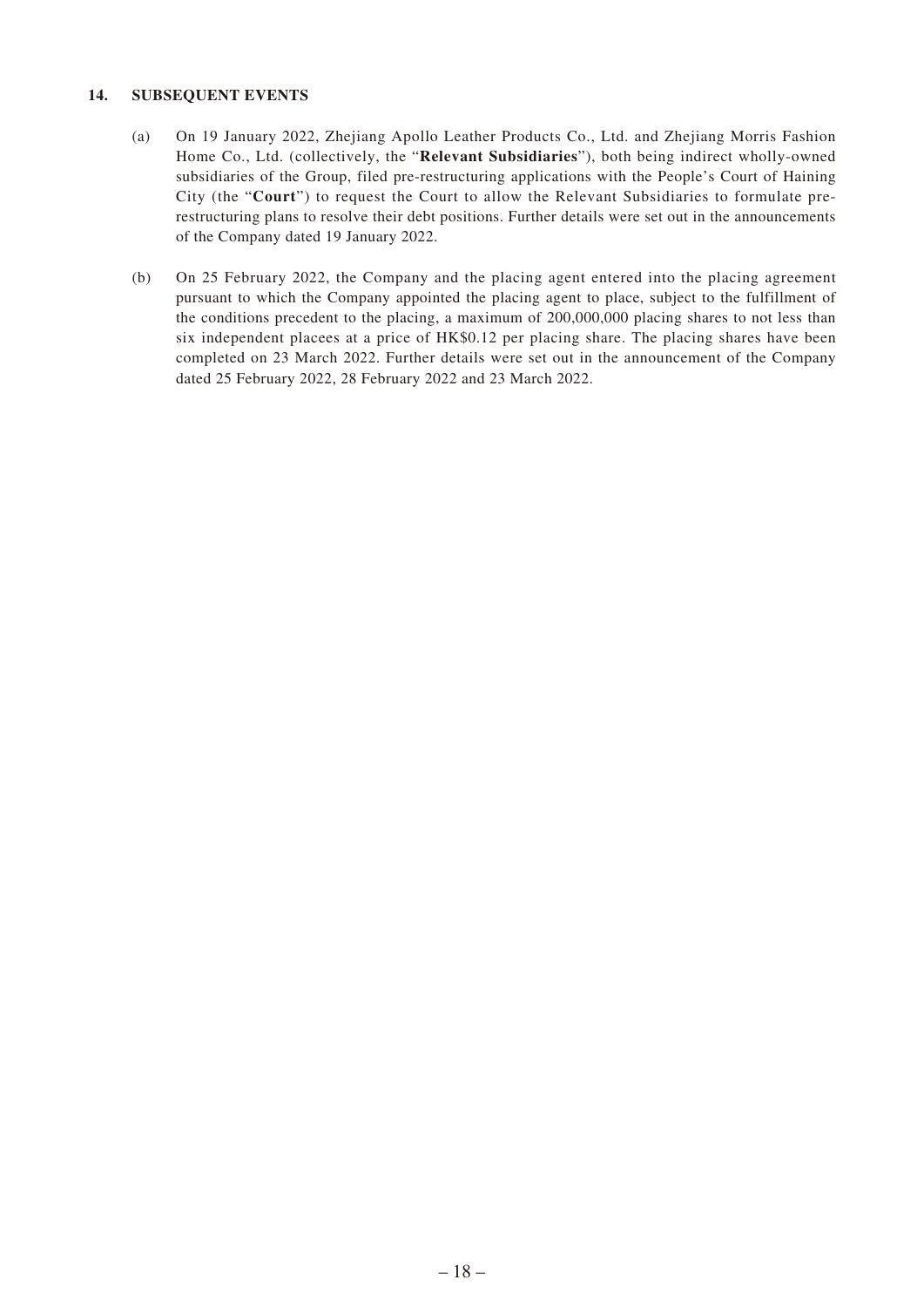## **MANAGEMENT DISCUSSION AND ANALYSIS**

#### **BUSINESS REVIEW**

During the year of 2021, the Group continued to maintain its markets and distribution channels, amidst the challenges caused by the global impact of COVID-19.

Due to the decrease in sales volume of sofa, sofa covers and other furniture products as a result of the prolonged effect of COVID-19 epidemic and Sino-US trade tension, the Group's revenue decreased from approximately RMB606.4 million in 2020 to approximately RMB502.9 million in 2021, representing a decrease of approximately 17.1%. Loss for the year was increased from approximately RMB90.7 million in 2020 to approximately RMB120.6 million in 2021, principally due to the decrease in other income and gains and the increase in administrative expenses.

#### **Business development in North America**

As our revenue was mainly derived from the U.S., the Sino-US tension and the COVID-19 epidemic had material impacts on the Group, leading to a significant decrease in our results in North America as compared to the same period of last year. Due to the partial sharing of tariffs with our US customers, the profit margin of our exported products was also affected.

#### **Retail business development in China and Hong Kong**

As of December 2021, the Group had a total of 1 flagship showroom, 1 self-operated retail stores and 35 franchise stores across different provinces in Mainland China.

In Hong Kong, the Group had a total of 4 self-operated retail stores in Central, Sha Tin, Tsuen Wan and Tai Kok Tsui, respectively and 6 points of consignment sales in Kowloon Bay, Kwun Tong, Yuen Long, Wan Chai, Tsuen Wan and Lai Chi Kok. The Group also introduced auxiliary decoration services to establish one-stop services including decoration and furniture setting, instilling its stylish home design concept into Hong Kong market.

#### **Business development in other countries**

The COVID-19 has an ongoing effect on the consumption sentiment on a worldwide basis. To cope with these challenges, we have continued to make efforts to maintain the relationship with customers and will continue to leverage on our resources in growing the business with these customers.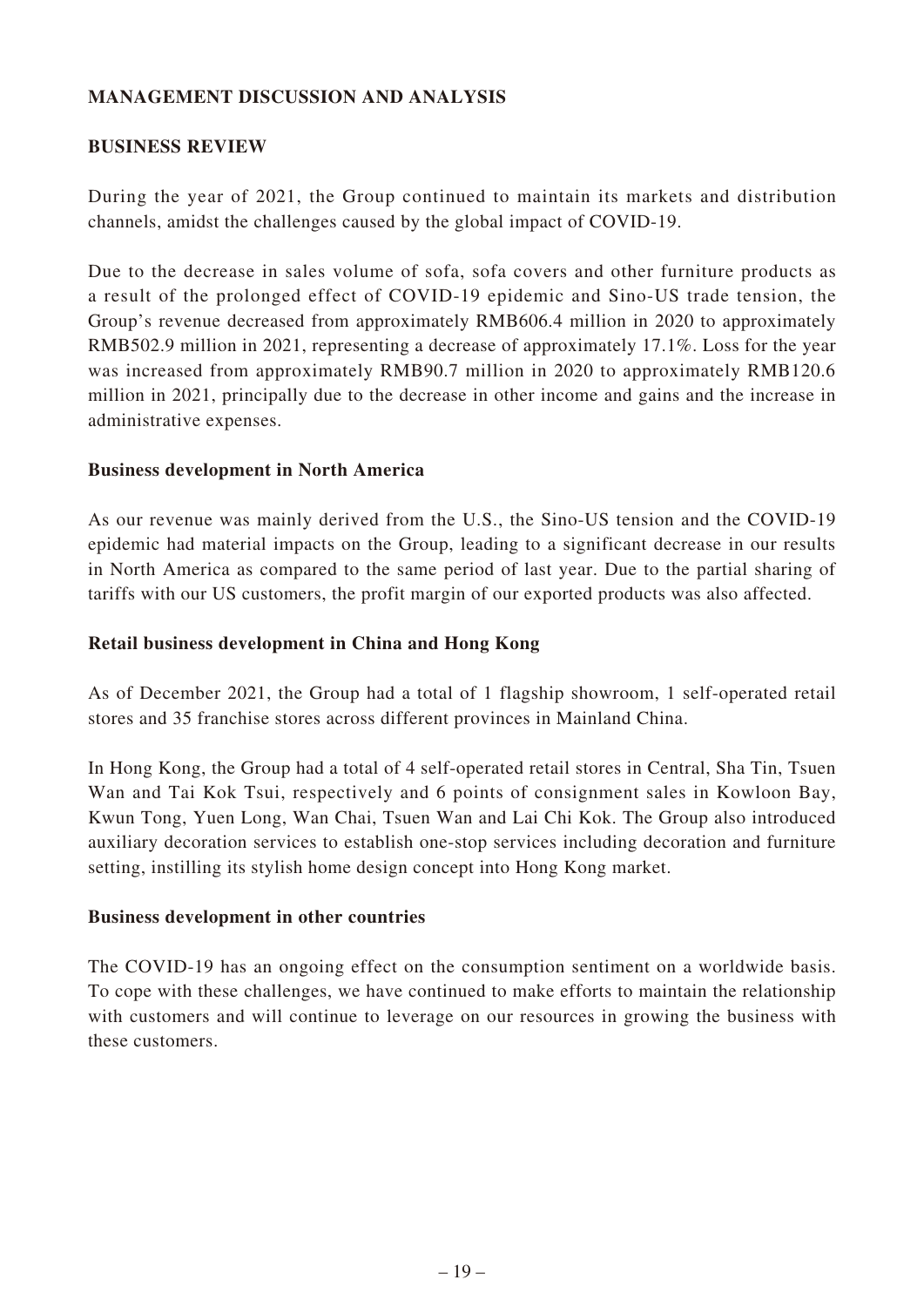## **FINANCIAL REVIEW**

For the year of 2021, the principal business activities of Group comprise the manufacturing and sales of sofas, sofa covers and other furniture products.

During the year, the revenue of the Group amounted to approximately RMB502.9 million (2020: approximately RMB606.4 million), representing a decrease of approximately 17.1% as compared with last year, which was mainly due to the impact of COVID-19 epidemic globally. Affected by the prolonged effect of COVID-19 on worldwide basis, we experienced reduced sales volume of products and decreased revenue from sales of sofa, sofa covers and other furniture products.

The net loss of the Group amounted to approximately RMB120.6 million during the year, as compared with the net loss of RMB90.7 million in last year. The increase in net loss were mainly attributable to the decrease in other income and gains and the increase in administrative expenses.

The Company's basic loss per ordinary share was RMB12.85 cents for the year of 2021 (2020: RMB9.56 cents) based on the loss for the year attributable to ordinary equity holders of the Company of approximately RMB118.7 million (2020: RMB91.2 million), and the weighted average number of ordinary shares of 924,188,000 for the year of 2021 (2020: 953,526,940).

## **Cost of sales**

The cost of sales of the Group decreased by approximately 26.9% from approximately RMB547.6 million in 2020 to approximately RMB400.5 million in 2021, which was primarily due to the decrease in sales volume.

## **Gross profit**

The Group's gross profit for the year was approximately RMB102.4 million (2020: approximately RMB58.8 million), representing an increase of approximately 74.2% as compared with last year. The gross profit margin increased from 9.7% in 2020 to 20.4% in 2021 primarily due to the increase in sales of higher gross margin product in Hong Kong and other markets and the reverse of inventory provision due to clearance sales.

## **Other income and gains**

The other income and gains of the Group decreased from approximately RMB120.5 million in 2020 to approximately RMB23.9 million in 2021. Such decrease was primarily due to the the one-off gain on modification of convertible loan, gain on disposal of subsidiaries and compensation on factory relocation in 2020 which did not recur in 2021.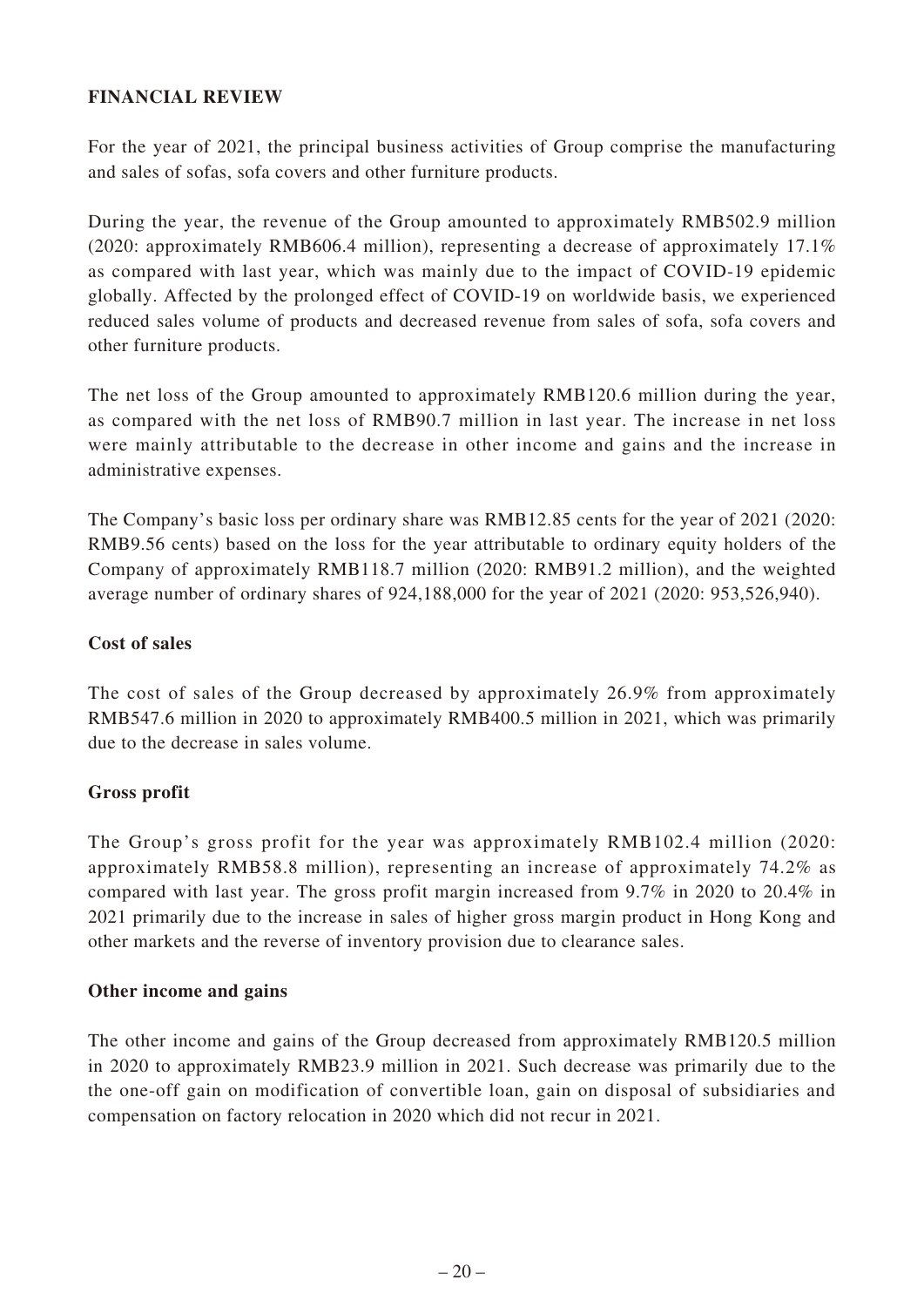## **Selling and distribution expenses**

The selling and distribution expenses of the Group decreased by approximately 30.2% from approximately RMB97.2 million in 2020 to approximately RMB67.8 million in 2021. Such decrease was primarily due to the decrease in marketing cost and freight out cost.

## **Administrative expenses**

The administrative expenses of the Group increased by approximately 12.9% from approximately RMB99.8 million in 2020 to approximately RMB112.7 million in 2021, which was primarily due to increase in rental expenses, director remuneration and employee benefit expenses in China.

## **Finance costs**

The finance costs of the Group increased by approximately 27.8% from approximately RMB17.6 million in 2020 to approximately RMB22.5 million in 2021, which was primarily due to the increase in interest on bank loans.

## **Income tax expense**

The income tax expense of the Group increased by approximately 6.9% from approximately RMB2.9 million in 2020 to approximately RMB3.1 million in 2021. The movement was mainly attributable to the over-provision in prior year in China and net off the increase of deferred tax expenses.

## **LIQUIDITY AND CAPITAL RESOURCES**

## **Borrowing and pledge of assets**

As at 31 December 2021, the Group's interest-bearing bank and other borrowings amounted to approximately RMB64.6 million, all of which were repayable within twelve months from 31 December 2021. The interest rates of bank and other borrowings ranged from 4.5% to 9% per annum.

## **Gearing ratio**

The gearing ratio of the Group, which is total debts (comprised of amounts due to related companies, lease liabilities, convertible loan and interest-bearing bank and other borrowings) divided by equity attributable to owners of the Company as at the end of the year and multiplied by 100%, increased from approximately 345.5% as at 31 December 2020 to approximately 400.5% as at 31 December 2021, which was primarily due to significant decrease of equity attributable to owners of the Company.

## **Capital commitments**

The Group did not have any capital commitment as at 31 December 2021 and 2020.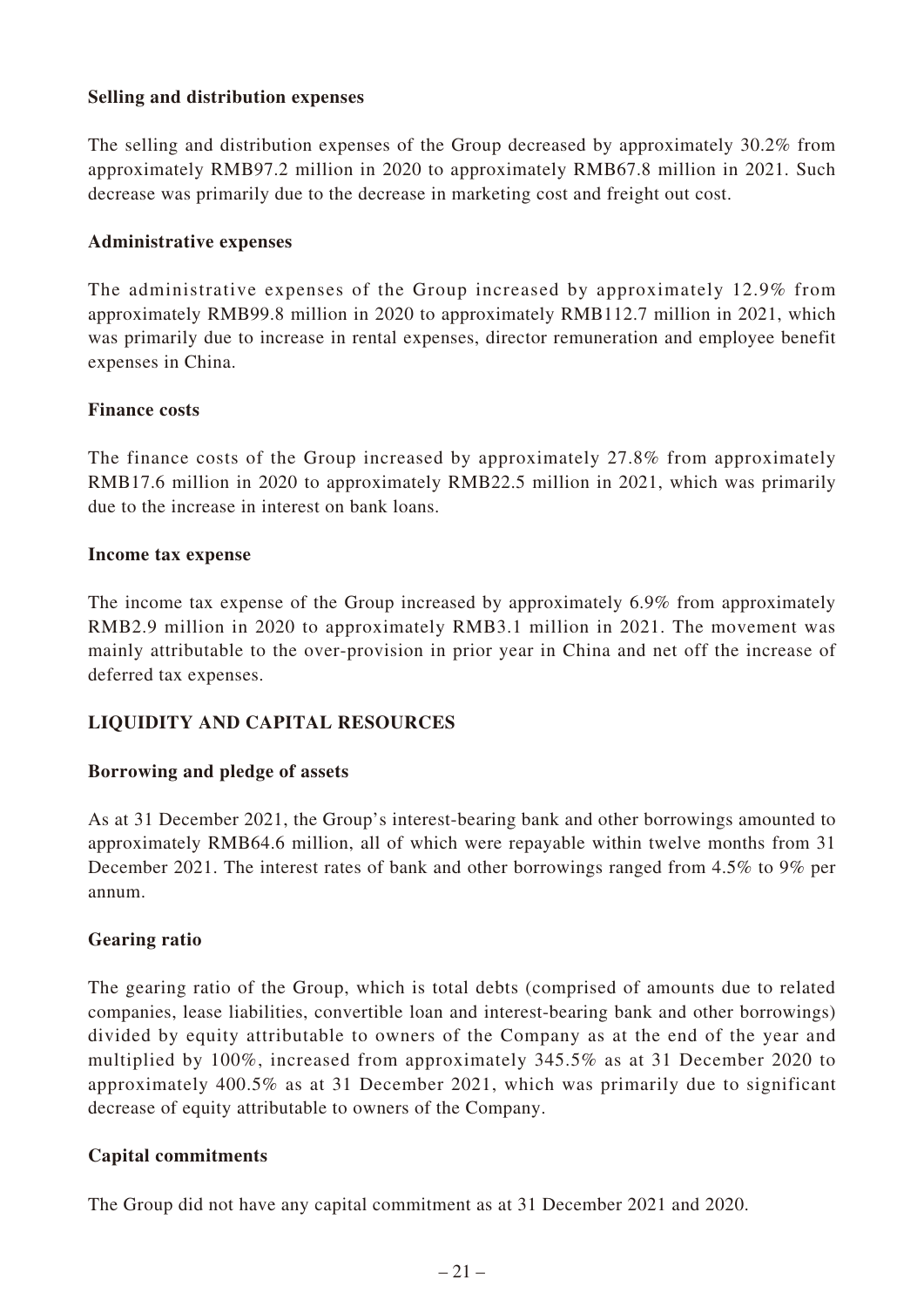## **Contingent liabilities**

The Group did not have any significant contingent liabilities as at 31 December 2021.

## **Trade receivables**

The trade receivables of the Group decreased to approximately RMB39.9 million (2020: approximately RMB140.4 million) as at 31 December 2021, primarily due to the decrease in sales to the Group's customers in the fourth quarter in 2021 as compared to the corresponding period in 2020.

## **Trade and bills payables**

The trade and bills payables of the Group decreased to approximately RMB179.1 million (2020: approximately RMB265.2 million) as at 31 December 2021, primarily due to the decrease in purchases from the Group's suppliers in the fourth quarter in 2021 as compared to the corresponding period in 2020.

## **Foreign exchange exposure**

Revenue from major customers is mainly from the U.S. while the production facilities of the Group are mainly located in the PRC. Accordingly, most of the sales are denominated in U.S. dollar while the costs arising from the Group's operations are generally settled in RMB. As a result, fluctuations in the value of U.S. dollar against RMB could adversely affect the financial results of the Group. During 2021, the Group did not experience any material difficulties or impacts on its operations or liquidity as a result of currency exchange fluctuation. The Group used forward exchange contract for hedging purposes during 2021 and no hedging instruments outstanding as at 31 December 2021 (2020: approximately RMB313,000). The Group will continue to monitor closely the exchange rate risk arising from its existing operations and new investments in the future. The Group will further implement the necessary hedging arrangement to mitigate any significant foreign exchange risk if and when appropriate.

## **GOING CONCERN**

The Group incurred a net loss of approximately RMB120,632,000 during the year ended 31 December 2021 and, as of that date, the Group's current liabilities exceeded its current assets and total liabilities exceeded its total assets by approximately RMB45,106,000 and RMB48,401,000 respectively. As at the same date, the Group's aggregate interest-bearing bank and other borrowings, lease liabilities and convertible loan amounted to approximately RMB64,616,000, RMB25,002,000 and RMB69,977,000, respectively, whilst its cash and cash equivalents amounted to approximately RMB13,485,000. The Group's convertible bonds with outstanding principal amounts of approximately RMB69,977,000 as at 31 December 2021, matured and fell due for repayment during the year ended 31 December 2021. These outstanding principals amounts and related overdue interests, amounting to approximately RMB72,875,000 in aggregate, were not repaid as at 31 December 2021.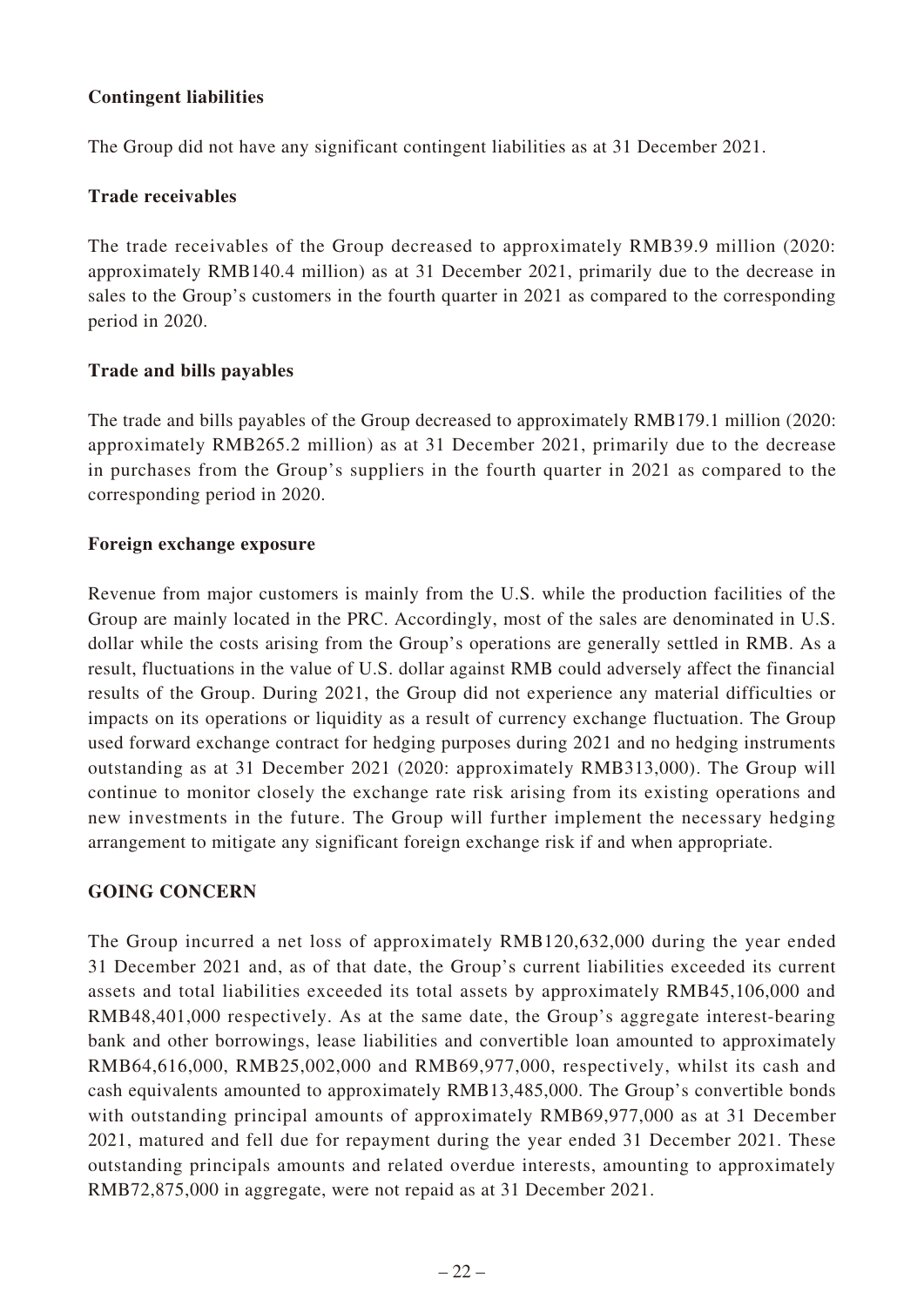In view of the above circumstances, the Directors have given careful consideration to the future liquidity and financial position of the Group and its available sources of financing in assessing whether the Group will have sufficient financial resources to continue as a going concern. Certain plans and measures have been taken to mitigate the liquidity position and to improve the Group's financial position which include, but are not limited to the followings:

- (i) The Group is taking measures to tighten cost control with an aim to attain positive cash flow from operations;
- (ii) Two of the indirect wholly-owned subsidiaries of the Group filed pre-restructuring applications with the People's Court of Haining City to request the Court to allow those two subsidiaries to formulate pre-restructuring plans to resolve the debt positions;
- (iii) The Group is in the process of negotiating with its convertible loan holder and bank to restructure and/or refinance its borrowings, and secure necessary facilities to meet the Group's working capital and financial requirements in the near future;
- (iv) The Directors are considering various alternatives to strengthen the capital base of the Company including but not limited to, seeking new investment and business opportunities, entered into the placing agreement with the placing agent on 25 February 2022. A total of 200,000,000 placing shares have been successfully placed by the placing agent to not less than six placees at placing price of HK\$0.12 per placing share. The net proceed from placing amounted to approximately HK\$23.71 million have been completed on 23 March 2021;
- (v) The shareholder of the Company, Morris Capital Limited has stated that, is willing to provide financial support to the Group to enable the Group to continue as a going concern and to settle its liabilities as and when they fall due; and
- (vi) The Group is currently re-negotiating the repayment schedules with certain of its debtors and endeavouring to request them to repay the trade receivables in accordance with the repayment schedules agreed with them.

The Directors are of the opinion that, taking into account the above-mentioned plans and measures, the Group will have sufficient working capital to finance its operations and to meet its financial obligations as they fall due within twelve months from the date of approval of the consolidated financial statements. Accordingly, the directors of the Company are satisfied that it is appropriate to prepare the consolidated financial statements on a going concern basis.

Notwithstanding the above, since the execution of the above plans and measures are in progress, significant uncertainties exist as to whether management of the Group will be able to achieve its plans and measures as described above. Whether the Group will be able to continue as a going concern would depend upon the Group's ability to achieve these plans and measures, including ability to repay, renew or to restructure and/or refinance its borrowings with convertible bonds holders and bank, generate adequate financing and operating cash flows.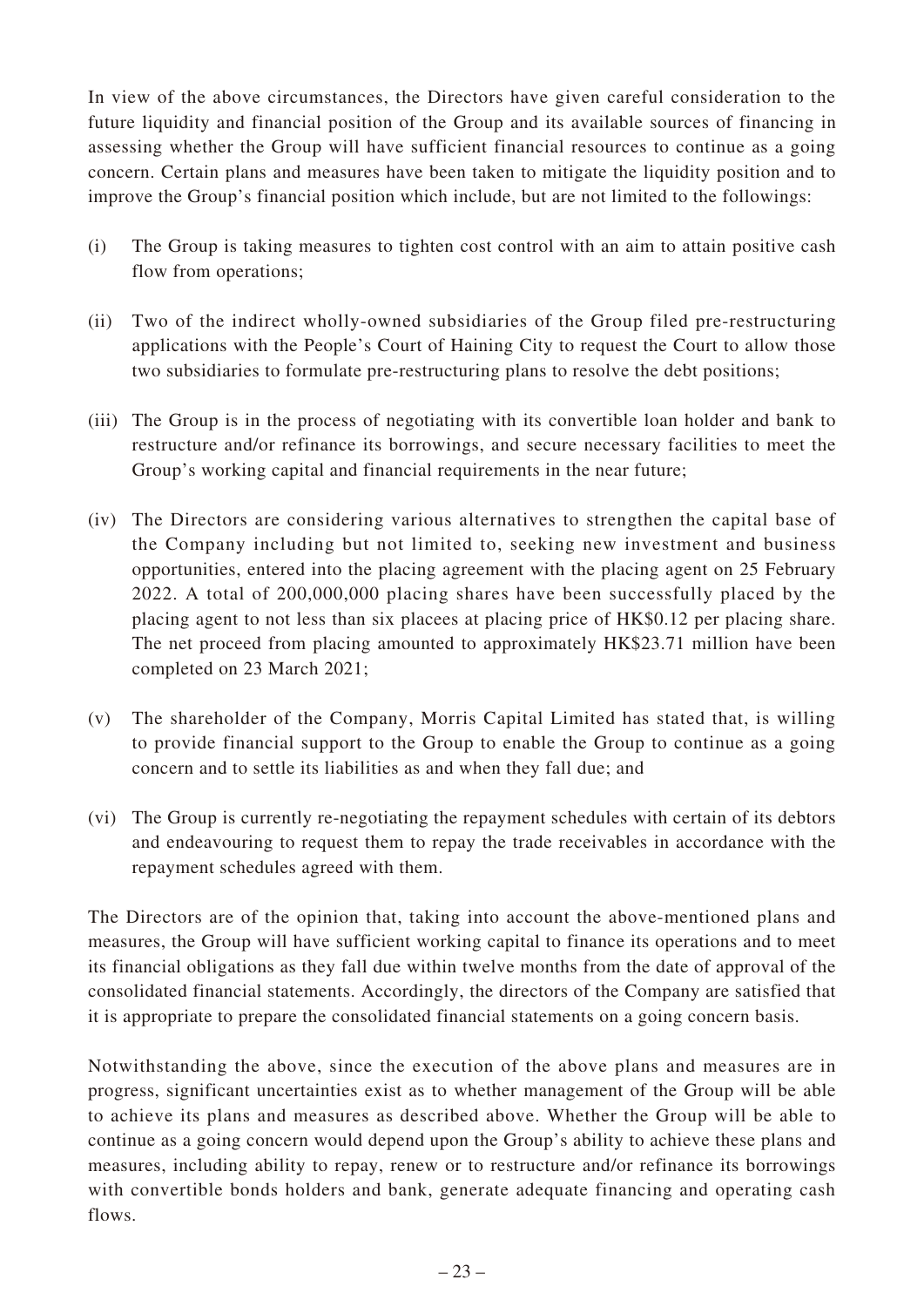Should the going concern assumption be inappropriate, adjustments may have to be made to reflect the situation that assets may need to be realised other than at the amounts at which they are currently carried in the consolidated statement of financial position. In addition, the Group may have to provide for further liabilities that might arise, and to reclassify non-current assets and liabilities as current assets and liabilities. The effects of these adjustments have not been reflected in the consolidated financial statements.

# **MAJOR AND CONNECTED TRANSACTION IN RELATION TO THE DISPOSAL OF THE ENTIRE SHARE CAPITAL OF A SUBSIDIARY**

On 8 January 2021, Morris International Group Limited (the "**Vendor**"), a direct whollyowned subsidiary of the Company, and Morris Capital Limited (the "**Purchaser**"), a connected person of the Company, entered into the share purchase agreement, pursuant to which the Vendor agreed to sell, and the Purchaser agreed to acquire the entire issued share capital of Masia Investment Limited (the "**Disposal Company**"), for the aggregate consideration of US\$5.513 million (approximately RMB36 million). Further, it is agreed between the Vendor and the Purchaser that the Purchaser shall take the Disposal Company with the current liabilities of the Disposal Group. The transaction was completed on 9 March 2021. Further details of the disposal of the Disposal Company were set out in the announcements of the Company dated 8 January 2021 and 9 March 2021 and the circular of the Company dated 18 February 2021.

## **CHANGE OF COMPANY NAME**

On 13 April 2021, the Company changed its English name from "Morris Holdings Limited" to "Morris Home Holdings Limited" and adopted the Chinese name "慕容家居控股有限公司" as its dual foreign name to replace its former Chinese name "慕容控股有限公司" (the "**Change of Company Name**"). Further details of the Change of Company Name were set out in the announcements of the Company dated 24 February 2021, 1 April 2021 and 26 May 2021 and the circular of the Company dated 10 March 2021. The Change of Company Name was registered with Hong Kong Companies Registry on 13 May 2021. Following the Change of Company Name becoming effective, the stock short name of the Company has changed from "MORRIS HOLD" in English and "慕容控股" in Chinese to "MORRIS HOME" in English and "慕容家居" in Chinese with effect from 9:00 a.m. on 1 June 2021. The Company also adopted a new company logo with effect from 1 June 2021.

## **HUMAN RESOURCES MANAGEMENT**

The management of the Group believes that talent is the basis for long-term development of enterprises. The Group targets to enhance its corporate image through building up and solidifying the Company's brand name. With the 'Five Hearts of Morris': ambition, confidence, determination, perseverance and loyalty, as core values, the Group targets to establish a distinctive corporate culture. Through regular trainings and promotion of its corporate culture, the Group provides its staff with opportunities for personal growth and enhances the employees' sense of belonging to the Group. In addition, the Group provides its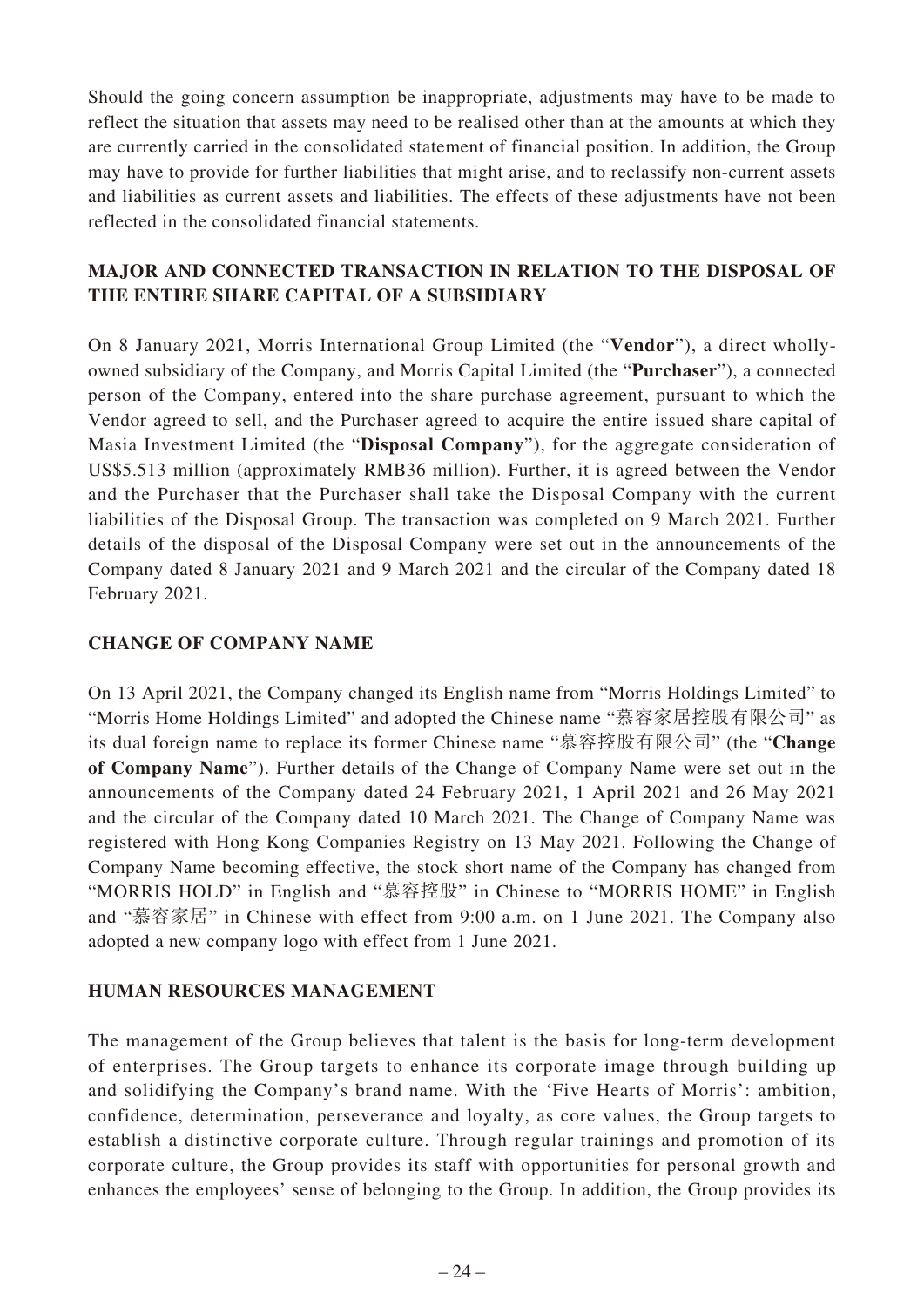employees with competitive remuneration packages and various benefits in line with industry practice. At the same time, the Group strives to create a good working environment, and cultivates teamwork spirit among employees. The Group carries out performance evaluation quarterly, and conducts "Morris Artisans" evaluations, aiming at elevating the morale of the Group's technicians. The Group regularly reviews human resources policies to ensure that the policies align with market practice and comply with regulatory requirements. As of 31 December 2021, the Group employed 1,070 employees (31 December 2020: 1,494 employees). The total annual salary and related costs (excluding directors' remuneration) for 2021 were approximately RMB79.8 million (2020: RMB60.6 million).

The Company operates a share option scheme which allows the Company to grant options to eligible persons as rewards for their contributions to the Group. The share option scheme has been adopted by the Company on 10 December 2016. No share options were granted, exercised or cancelled by the Company under the share option scheme during the period from 12 January 2017, the date on which the Shares were listed on the Stock Exchange (the "**Listing Date**"), up to 31 December 2021 and there were no outstanding share options under the share option scheme as at 31 December 2021 and the date of this announcement.

## **EVENTS AFTER THE REPORTING PERIOD**

- (a) On 19 January 2022, Zhejiang Apollo Leather Products Co., Ltd. and Zhejiang Morris Fashion Home Co., Ltd. (collectively, the "**Relevant Subsidiaries**"), both being indirect wholly-owned subsidiaries of the Group, filed pre-restructuring applications with the People's Court of Haining City (the "**Court**") to request the Court to allow the Relevant Subsidiaries to formulate pre-restructuring plans to resolve their debt positions. Further details were set out in the announcements of the Company dated 19 January 2022.
- (b) On 25 February 2022, the Company and the placing agent entered into the placing agreement pursuant to which the Company appointed the placing agent to place, subject to the fulfillment of the conditions precedent to the placing, a maximum of 200,000,000 placing shares to not less than six independent placees at a price of HK\$0.12 per placing share. The placing shares have been completed on 23 March 2022. Further details were set out in the announcement of the Company dated 25 February 2022, 28 February 2022 and 23 March 2022.

## **OUTLOOK**

The Group expect to be faced with more challenges in 2022. The board will keep a close watch on the development of the situation, continue to refine our management and make timely adjustments to our operation and sales strategies.

## **PURCHASE, SALE OR REDEMPTION OF THE COMPANY'S LISTED SECURITIES**

Save as disclosed in the paragraph headed "Restricted Share Award Scheme" below, neither the Company nor any of its subsidiaries had purchased, sold or redeemed any of the listed securities of the Company during the Reporting Period.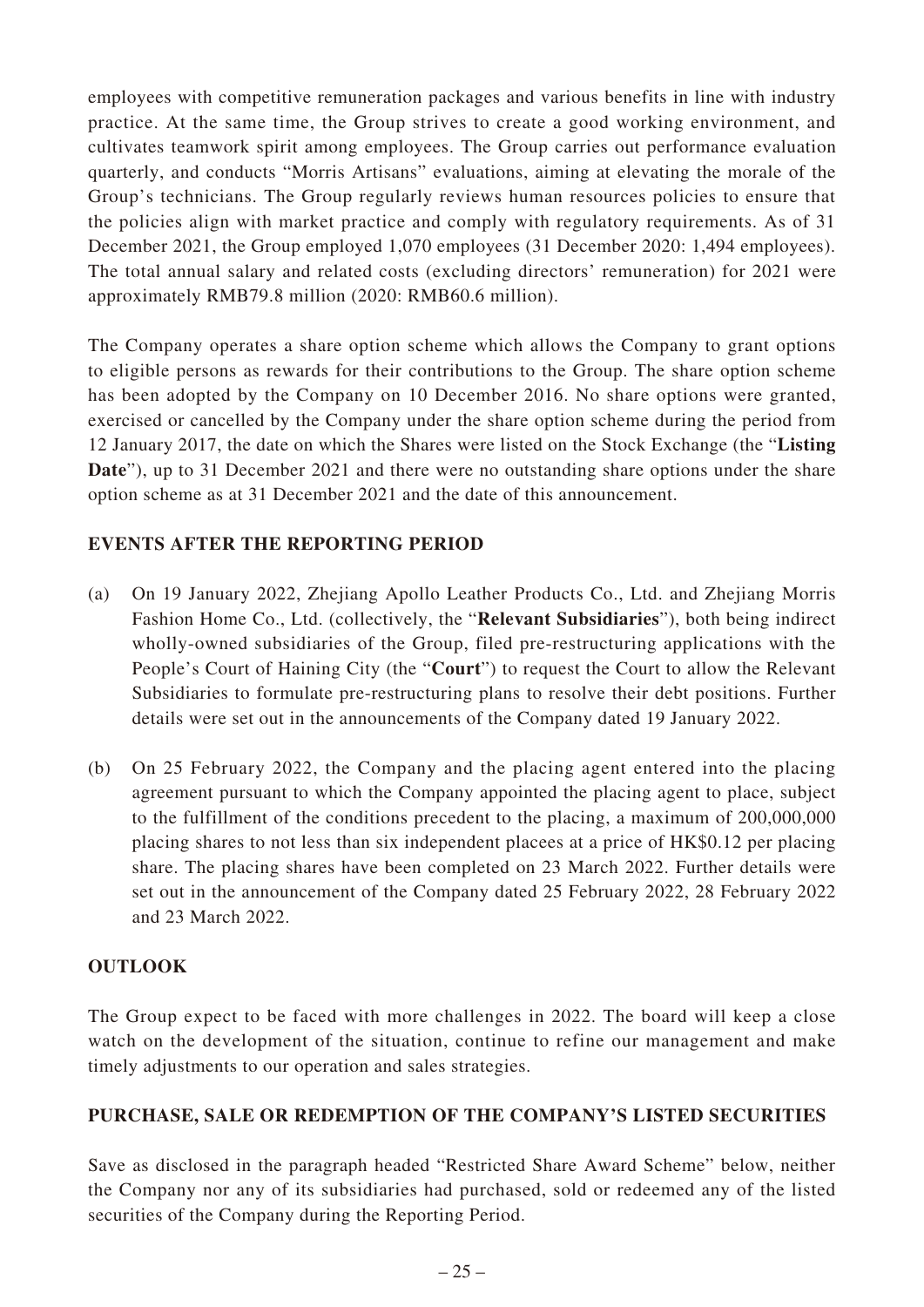## **RESTRICTED SHARE AWARD SCHEME**

The Restricted Share Award Scheme (the "**Award Scheme**") was adopted by the Board on 29 August 2019 (the "**Adoption Date**") as an incentive to retain and encourage employees for the continual operation and development of the Group. The trustee of the Award Scheme did not acquire any Shares during 2021. As at 31 December 2021, 75,812,000 Shares acquired under the Award Scheme were deemed to be held in treasury, representing 7.58% of the Shares in issue as at 31 December 2021.

## **MODEL CODE FOR SECURITIES TRANSACTIONS**

The Company has adopted the Model Code for Securities Transactions by Directors of Listed Issuers (the "**Model Code**") as set out in Appendix 10 to the Listing Rules as a code of conduct of the Company for Directors' securities transactions. All Directors have confirmed that they complied with the required standard set out in the Model Code during the year ended 31 December 2021.

## **CORPORATE GOVERNANCE CODE**

The Company is committed to maintain high standards of corporate governance to protect the interests of its shareholders and to enhance corporate value and accountability. The Company has adopted the code provisions ("**Code Provisions**") of the Corporate Governance Code ("**CG Code**") set out in Appendix 14 of the Listing Rules. Save for the disclosed below, the Company has applied and complied with the relevant provisions of the Code Provisions during the year ended 31 December 2021.

According to Code Provision A.2.1 (subsequently rearranged and renumbered as C.2.1) of the CG Code, the roles of chairman and chief executive officer ("**CEO**") should be separate and should not be performed by the same individual. The Company has appointed Mr. Zou Gebing as both the chairman and the CEO. The Board believes that vesting the roles of the chairman and CEO in the same individual would enable the Company to achieve higher responsiveness, efficiency and effectiveness when formulating business strategies and executing business plans.

Code provision C.1.2 (subsequently rearranged and renumbered as D.1.2) of the CG Code provides that management should provide members of the board with monthly updates giving a balanced and understandable assessment of the issuer's performance, position and prospects in sufficient details to enable the board as a whole and each director to discharge their duties under Rule 3.08 and Chapter 13 of the Listing Rules. Although the management of the Company did not provide a regular monthly update to the members of the Board, the management keeps providing information and updates to the members of the Board as and when appropriate.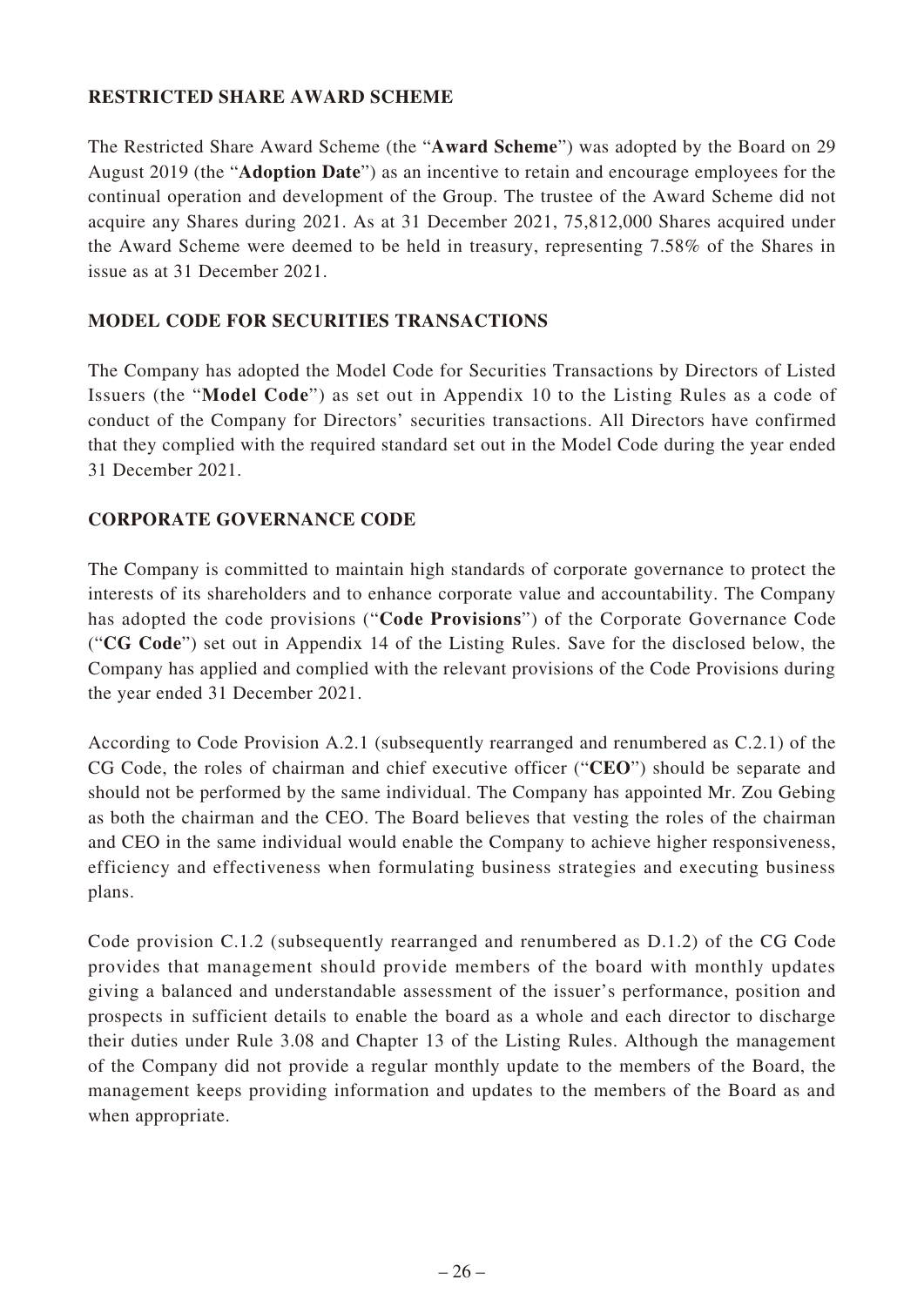## **EXCHANGE RATE**

For the purpose of this announcement, unless otherwise indicated, translations of U.S. dollars to RMB have been made at the rate of US\$1 to RMB6.53, translations of Hong Kong dollars to RMB have been made at the rate of HK\$1 to RMB0.8 and translations of GBP to RMB have been made at the rate of GBP1 to RMB8.91. These translations are for the purposes of illustration only and no representation is made by the Company that any amounts in U.S. dollars and RMB or Hong Kong dollars and RMB can be or could have been converted at the above rate or any other rates or at all.

## **AUDIT COMMITTEE**

The audit committee of the Company (the "**Audit Committee**") currently comprises three independent non-executive directors, namely Mr. Liu Haifeng, Mr. Chu Guodi and Mr. Qian Jun. The Audit Committee has discussed with the management of the Company and the Company's external auditors and reviewed the unaudited consolidated financial statements of the Group for 2021, including accounting principles and practices adopted by the Group, and discussed the risk management, internal controls and financial reporting matters related to the preparation of the annual results of the Group for 2021.

The Group's unaudited annual financial results for the year ended 31 December 2021 as contained in this announcement have not been agreed by the Company's auditors, but have been reviewed by the Audit Committee of the Company. The audit committee is of the opinion that such statements comply with applicable accounting standards, the Listing Rules and other legal requirements, and that adequate disclosures have been made.

## **DIVIDEND**

The Board does not recommend any payment of final dividend (2020: Nil).

## **REVIEW OF UNAUDITED ANNUAL RESULTS**

The auditing process for the annual results of the Group for the year ended 31 December 2021 has not been completed as at the date of this announcement. Due to lockdowns and restrictions in force in parts of China to combat the COVID-19 outbreak, the auditor of the Company is unable to obtain certain necessary documents and information (including but not limited to audit confirmation letters) to complete the audit verification procedures. The unaudited results contained herein have not been agreed by the Company's auditors as required under Rule 13.49(2) of the Listing Rules.

An announcement relating to the audited results and the material differences (if any) as compared with the unaudited consolidated financial results for the year ended 31 December 2021 contained herein will be made when the auditing process has been completed in accordance with Hong Kong Standards on Auditing issued by Hong Kong Institute of Certified Public Accountants.